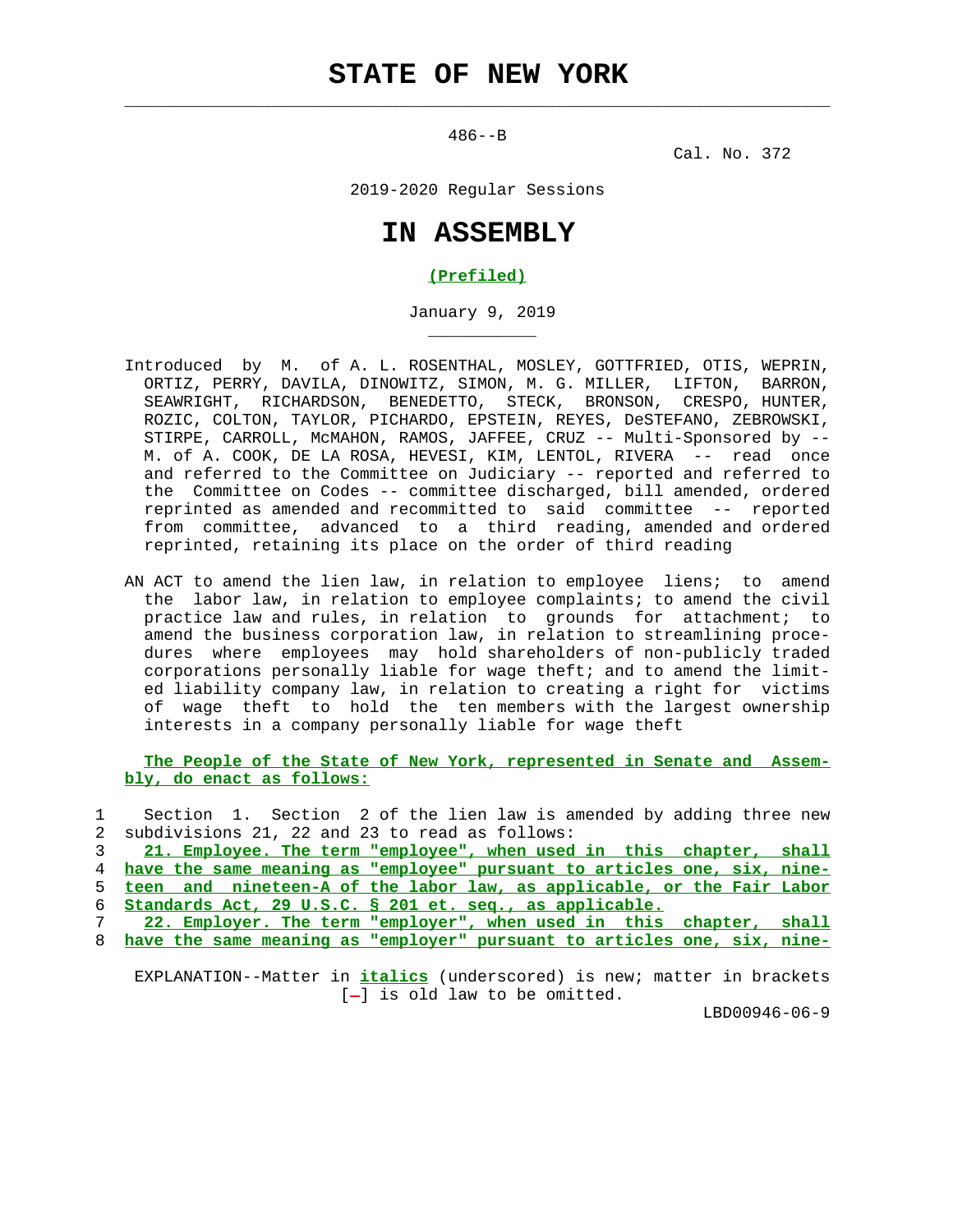A. 486--B 2

 1 **teen and nineteen-A of the labor law, as applicable, or the Fair Labor** 2 **Standards Act, 29 U.S.C. § 201 et. seq., as applicable, except that the** 3 **term "employer" shall not include a governmental agency.**

**23. Wage claim. The term "wage claim", when used in this chapter, means a claim that an employee has suffered a violation of sections one hundred seventy, one hundred ninety-three, one hundred ninety-six-d, six hundred fifty-two or six hundred seventy-three of the labor law or the related regulations and wage orders promulgated by the commissioner, a claim for wages due to an employee pursuant to an employment contract that were unpaid in violation of that contract, or a claim that an employee has suffered a violation of 29 U.S.C. § 206 or 207.**

 12 § 2. Section 3 of the lien law, as amended by chapter 137 of the laws 13 of 1985, is amended to read as follows:

 14 § 3. Mechanic's lien **and employee's lien** on [**real**] property. **1.** 15 **Mechanic's lien.** A contractor, subcontractor, laborer, materialman, 16 landscape gardener, nurseryman or person or corporation selling fruit or 17 ornamental trees, roses, shrubbery, vines and small fruits, who performs 18 labor or furnishes materials for the improvement of real property with 19 the consent or at the request of the owner thereof, or of his agent, 20 contractor or subcontractor, and any trust fund to which benefits and 21 wage supplements are due or payable for the benefit of such laborers, 22 shall have a lien for the principal and interest, of the value, or the 23 agreed price, of such labor, including benefits and wage supplements due 24 or payable for the benefit of any laborer, or materials upon the real 25 property improved or to be improved and upon such improvement, from the 26 time of filing a notice of such lien as prescribed in this chapter. 27 Where the contract for an improvement is made with a husband or wife and 28 the property belongs to the other or both, the husband or wife contract- 29 ing shall also be presumed to be the agent of the other, unless such 30 other having knowledge of the improvement shall, within ten days after 31 learning of the contract give the contractor written notice of his or 32 her refusal to consent to the improvement. Within the meaning of the 33 provisions of this chapter, materials actually manufactured for but not 34 delivered to the real property, shall also be deemed to be materials 35 furnished.

**2. Employee's lien. An employee who has a wage claim as that term is defined in subdivision twenty-three of section two of this chapter shall have a lien on his or her employer's interest in property for the value of that employee's wage claim arising out of the employment, including liquidated damages pursuant to subdivision one-a of section one hundred ninety-eight, section six hundred sixty-three or section six hundred eighty-one of the labor law, or 29 U.S.C. § 216 (b), from the time of filing a notice of such lien as prescribed in this chapter. An employ- ee's lien based on a wage claim may be had against the employer's inter- est in real property and against the employer's interest in personal property that can be sufficiently described within the meaning of section 9-108 of the uniform commercial code, except that an employee's lien shall not extend to deposit accounts or goods as those terms are defined in section 9-102 of the uniform commercial code. The department of labor and the attorney general may obtain an employee's lien for the value of wage claims of the employees who are the subject of their investigations, court actions or administrative agency actions.**

 53 **3. As used in this article and unless otherwise specified, a lien** 54 **shall mean an employee's lien or a mechanic's lien.**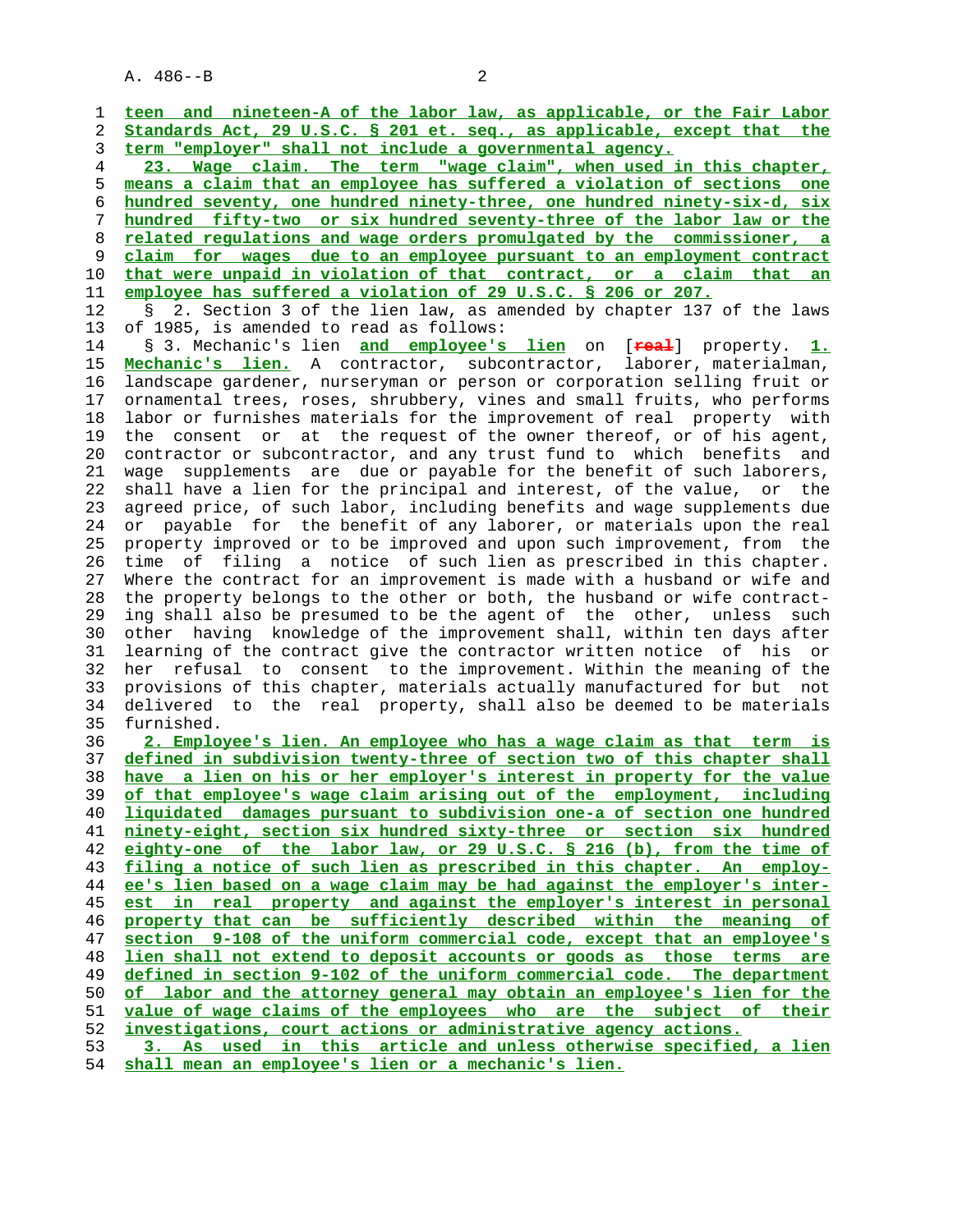1 § 3. Subdivisions 1 and 2 of section 4 of the lien law, subdivision 1 2 as amended by chapter 515 of the laws of 1929 and subdivision 2 as added 3 by chapter 704 of the laws of 1985, are amended to read as follows:

 4 (1) [**Such**] **A mechanic's or employee's** lien **and employee's lien against** 5 **real property** shall extend to the owner's right, title or interest in 6 the real property and improvements, existing at the time of filing the 7 notice of lien, or thereafter acquired, except as hereinafter in this 8 article provided. If an owner assigns his interest in such real property 9 by a general assignment for the benefit of creditors, within thirty days 10 prior to such filing, the lien shall extend to the interest thus 11 assigned. If any part of the real property subjected to such lien be 12 removed by the owner or by any other person, at any time before the 13 discharge thereof, such removal shall not affect the rights of the 14 lienor, either in respect to the remaining real property, or the part so 15 removed. If labor is performed for, or materials furnished to, a 16 contractor or subcontractor for an improvement, the **mechanic's** lien 17 shall not be for a sum greater than the sum earned and unpaid on the 18 contract at the time of filing the notice of lien, and any sum subse- 19 quently earned thereon. In no case shall the owner be liable to pay by 20 reason of all **mechanic's** liens created pursuant to this article a sum 21 greater than the value or agreed price of the labor and materials 22 remaining unpaid, at the time of filing notices of such liens, except as 23 hereinafter provided.

 24 (2) [**Such**] **A mechanic's or employee's** lien shall not extend to the 25 owner's right, title or interest in real property and improvements, 26 existing at the time of filing the notice of lien if such lien arises 27 from the failure of a lessee of the right to explore, develop or produce 28 natural gas or oil, to pay for, compensate or render value for improve- 29 ments made with the consent or at the request of such lessee by a 30 contractor, subcontractor, materialman, equipment operator or owner, 31 landscaper, nurseryman, or person or corporation who performs labor or 32 furnishes materials for the exploration, development, or production of 33 oil or natural gas or otherwise improves such leased property. Such 34 **mechanic's or employee's** lien shall extend to the improvements made for 35 the exploration, development and production of oil and natural gas, and 36 the working interest held by a lessee of the right to explore, develop 37 or produce oil and natural gas.

 38 § 4. The opening paragraph of section 4-a of the lien law, as amended 39 by chapter 696 of the laws of 1959, is amended to read as follows:

 40 The proceeds of any insurance which by the terms of the policy are 41 payable to the owner of real property improved, and actually received or 42 to be received by him because of the destruction or removal by fire or 43 other casualty of an improvement on which lienors have performed labor 44 or services or for which they have furnished materials, **or upon which an** 45 **employee has established an employee's lien,** shall after the owner has 46 been reimbursed therefrom for premiums paid by him, if any, for such 47 insurance, be subject to liens provided by this act to the same extent 48 and in the same order of priority as the real property would have been 49 had such improvement not been so destroyed or removed.

 50 § 5. Subdivisions 1, 2 and 5 of section 9 of the lien law, as amended 51 by chapter 515 of the laws of 1929, are amended to read as follows:

 52 1. The name **of the lienor,** and **either the** residence of the lienor **or** 53 **the name and business address of the lienor's attorney, if any**; and if 54 the lienor is a partnership or a corporation, the business address of 55 such firm, or corporation, the names of partners and principal place of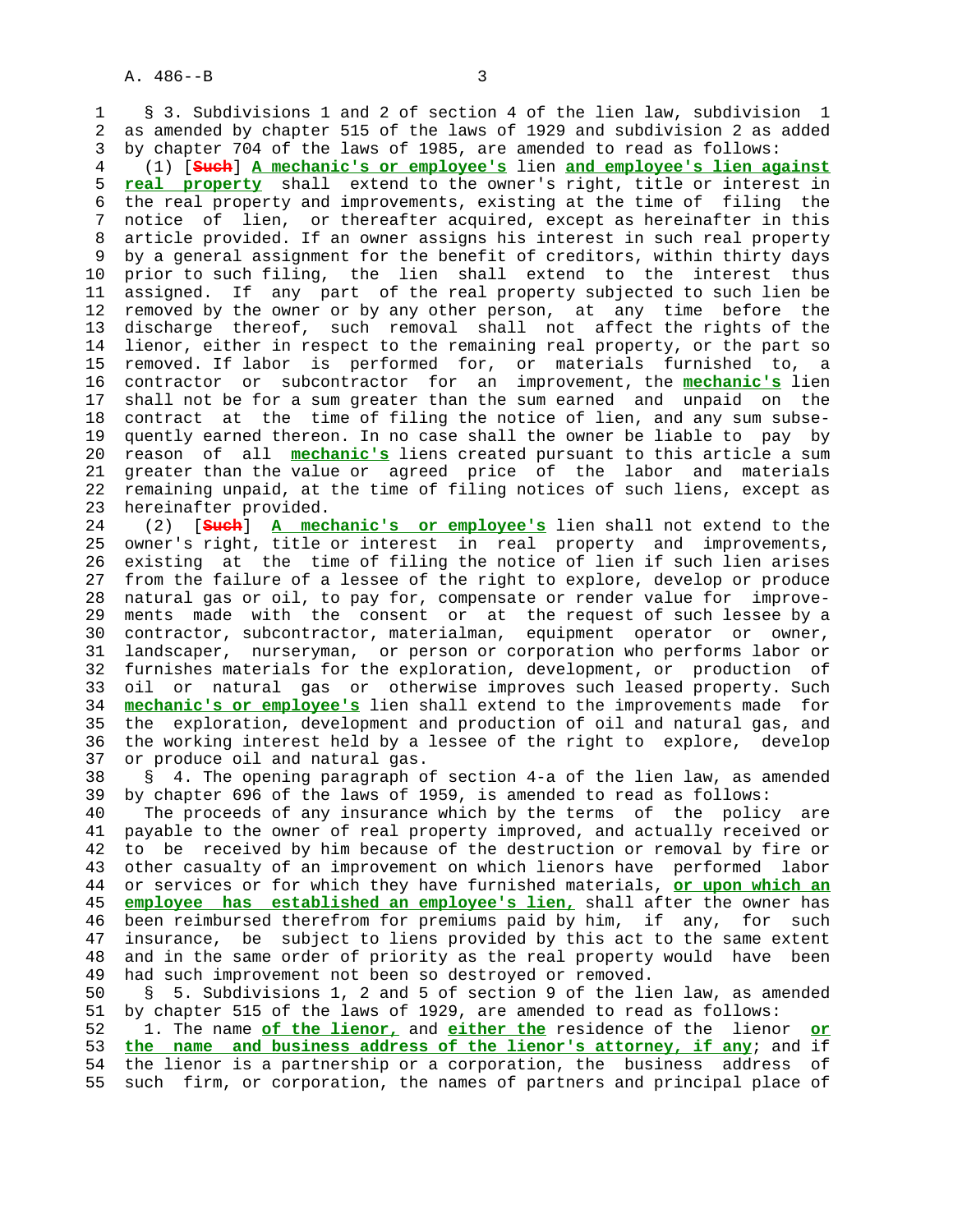1 business, and if a foreign corporation, its principal place of business 2 within the state. 3 2. The name of the owner of the [**real**] property against whose interest 4 therein a lien is claimed, and the interest of the owner as far as known 5 to the lienor. 6 5. The amount unpaid to the lienor for such labor or materials**, or the** 7 **amount of the wage claim if a wage claim is the basis for establishment** 8 **of the lien, the items of the wage claim and the value thereof which** make up the amount for which the lienor claims a lien. 10 § 6. Subdivision 1 of section 10 of the lien law, as amended by chap- 11 ter 367 of the laws of 2011, is amended to read as follows: 12 1. **(a)** Notice of **mechanic's** lien may be filed at any time during the 13 progress of the work and the furnishing of the materials, or, within 14 eight months after the completion of the contract, or the final perform- 15 ance of the work, or the final furnishing of the materials, dating from 16 the last item of work performed or materials furnished; provided, howev- 17 er, that where the improvement is related to real property improved or 18 to be improved with a single family dwelling, the notice of **mechanic's** 19 lien may be filed at any time during the progress of the work and the 20 furnishing of the materials, or, within four months after the completion 21 of the contract, or the final performance of the work, or the final 22 furnishing of the materials, dating from the last item of work performed 23 or materials furnished; and provided further where the notice of **mechan-** 24 **ic's** lien is for retainage, the notice of **mechanic's** lien may be filed 25 within ninety days after the date the retainage was due to be released; 26 except that in the case of a **mechanic's** lien by a real estate broker, 27 the notice of **mechanic's** lien may be filed only after the performance of 28 the brokerage services and execution of lease by both lessor and lessee 29 and only if a copy of the alleged written agreement of employment or 30 compensation is annexed to the notice of lien, provided that where the 31 payment pursuant to the written agreement of employment or compensation 32 is to be made in installments, then a notice of lien may be filed within 33 eight months after the final payment is due, but in no event later than 34 a date five years after the first payment was made. For purposes of this 35 section, the term "single family dwelling" shall not include a dwelling 36 unit which is a part of a subdivision that has been filed with a munici- 37 pality in which the subdivision is located when at the time the lien is 38 filed, such property in the subdivision is owned by the developer for 39 purposes other than his personal residence. For purposes of this 40 section, "developer" shall mean and include any private individual, 41 partnership, trust or corporation which improves two or more parcels of 42 real property with single family dwellings pursuant to a common scheme 43 or plan. [**The**] 44 **(b) Notice of employee's lien may be filed at any time not later than** 45 **three years following the end of the employment giving rise to the wage** 46 **claim.** 47 **(c) A** notice of lien**, other than for a lien on personal property,** must 48 be filed in the clerk's office of the county where the property is situ- 49 ated. If such property is situated in two or more counties, the notice 50 of lien shall be filed in the office of the clerk of each of such coun- 51 ties. The county clerk of each county shall provide and keep a book to 52 be called the "lien docket," which shall be suitably ruled in columns 53 headed "owners," "lienors," "lienor's attorney," "property," "amount," 54 "time of filing," "proceedings had," in each of which he shall enter the 55 particulars of the notice, properly belonging therein. The date, hour 56 and minute of the filing of each notice of lien shall be entered in the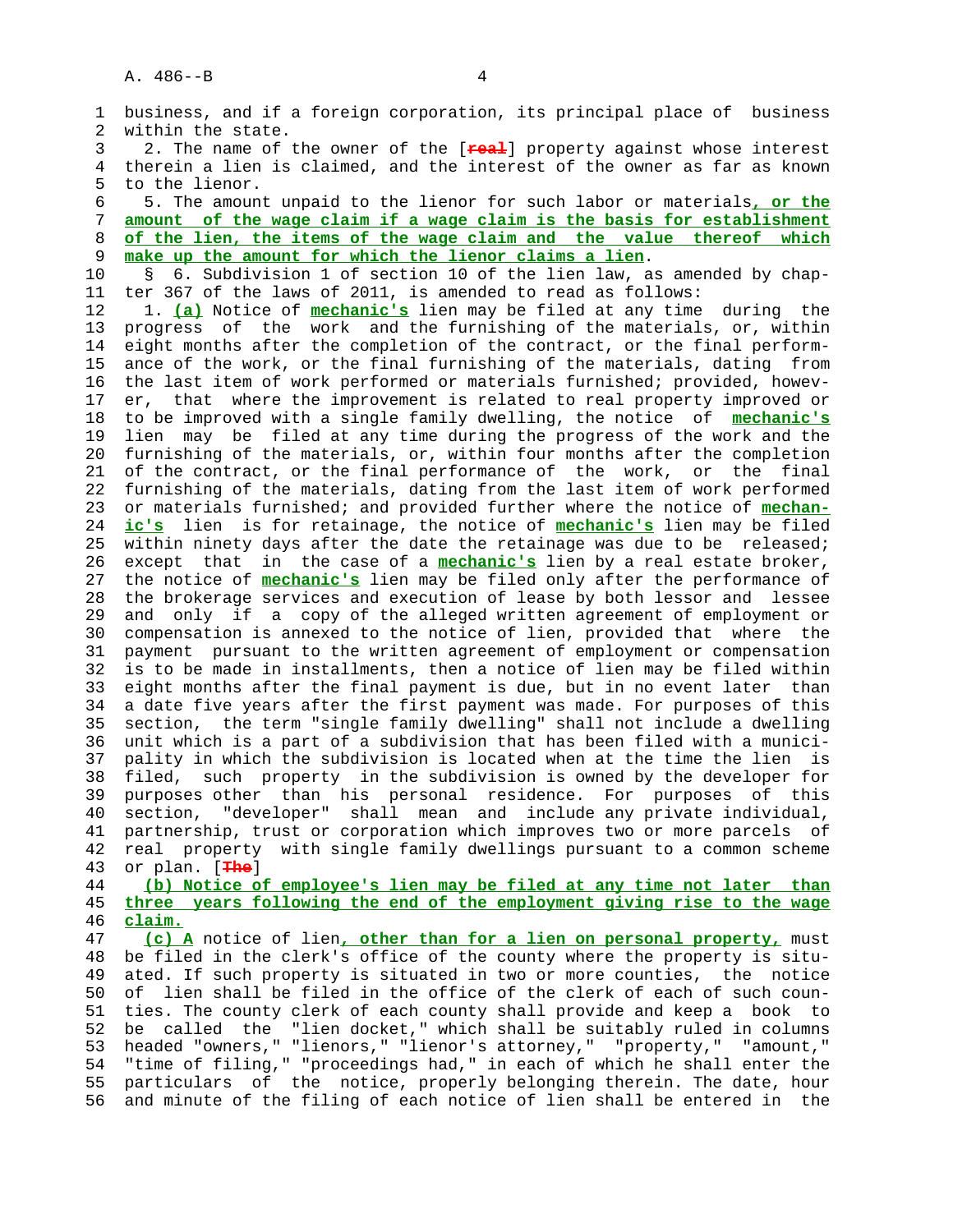1 proper column. Except where the county clerk maintains a block index, 2 the names of the owners shall be arranged in such book in alphabetical 3 order. The validity of the lien and the right to file a notice thereof 4 shall not be affected by the death of the owner before notice of the 5 lien is filed. **A notice of employee's lien on personal property must be** 6 **filed, together with a financing statement, in the filing office as set** 7 **forth in section 9-501 of the uniform commercial code.**

8 § 7. Section 11 of the lien law, as amended by chapter 147 of the laws<br>9 of 1996, is amended to read as follows: of 1996, is amended to read as follows:

 10 § 11. Service of copy of notice of lien. **1.** Within five days before 11 or thirty days after filing the notice of **a mechanic's** lien, the lienor 12 shall serve a copy of such notice upon the owner, if a natural person, 13 (a) by delivering the same to him personally, or if the owner cannot be 14 found, to his agent or attorney, or (b) by leaving it at his last known 15 place of residence in the city or town in which the real property or 16 some part thereof is situated, with a person of suitable age and 17 discretion, or (c) by registered or certified mail addressed to his last 18 known place of residence, or (d) if such owner has no such residence in 19 such city or town, or cannot be found, and he has no agent or attorney, 20 by affixing a copy thereof conspicuously on such property, between the 21 hours of nine o'clock in the forenoon and four o'clock in the afternoon; 22 if the owner be a corporation, said service shall be made (i) by deliv- 23 ering such copy to and leaving the same with the president, vice-presi- 24 dent, secretary or clerk to the corporation, the cashier, treasurer or a 25 director or managing agent thereof, personally, within the state, or 26 (ii) if such officer cannot be found within the state by affixing a copy 27 thereof conspicuously on such property between the hours of nine o'clock 28 in the forenoon and four o'clock in the afternoon, or (iii) by regis- 29 tered or certified mail addressed to its last known place of business. 30 Failure to file proof of such a service with the county clerk within 31 thirty-five days after the notice of lien is filed shall terminate the 32 notice as a lien. Until service of the notice has been made, as above 33 provided, an owner, without knowledge of the lien, shall be protected in 34 any payment made in good faith to any contractor or other person claim- 35 ing a lien.

**2. Within five days before or thirty days after filing the notice of an employee's lien, the lienor shall serve a copy of such notice upon the employer, if a natural person, (a) by delivering the same to him personally, or if the employer cannot be found, to his agent or attor- ney, or (b) by leaving it as his last known place of residence or busi- ness, with a person of suitable age and discretion, or (c) by registered or certified mail addressed to his last known place of residence or business, or (d) if such employer owns real property, by affixing a copy thereof conspicuously on such property, between the hours of nine o'clock in the forenoon and four o'clock in the afternoon. The lienor also shall, within thirty days after filing the notice of employee's lien, affix a copy thereof conspicuously on the real property identified in the notice of employee's lien, between the hours of nine o'clock in the forenoon and four o'clock in the afternoon. If the employer be a corporation, said service shall be made (i) by delivering such copy to and leaving the same with the president, vice-president, secretary or clerk to the corporation, the cashier, treasurer or a director or manag- ing agent thereof, personally, within the state, or (ii) if such officer cannot be found within the state by affixing a copy thereof conspicuous- ly on such property between the hours of nine o'clock in the forenoon and four o'clock in the afternoon, or (iii) by registered or certified**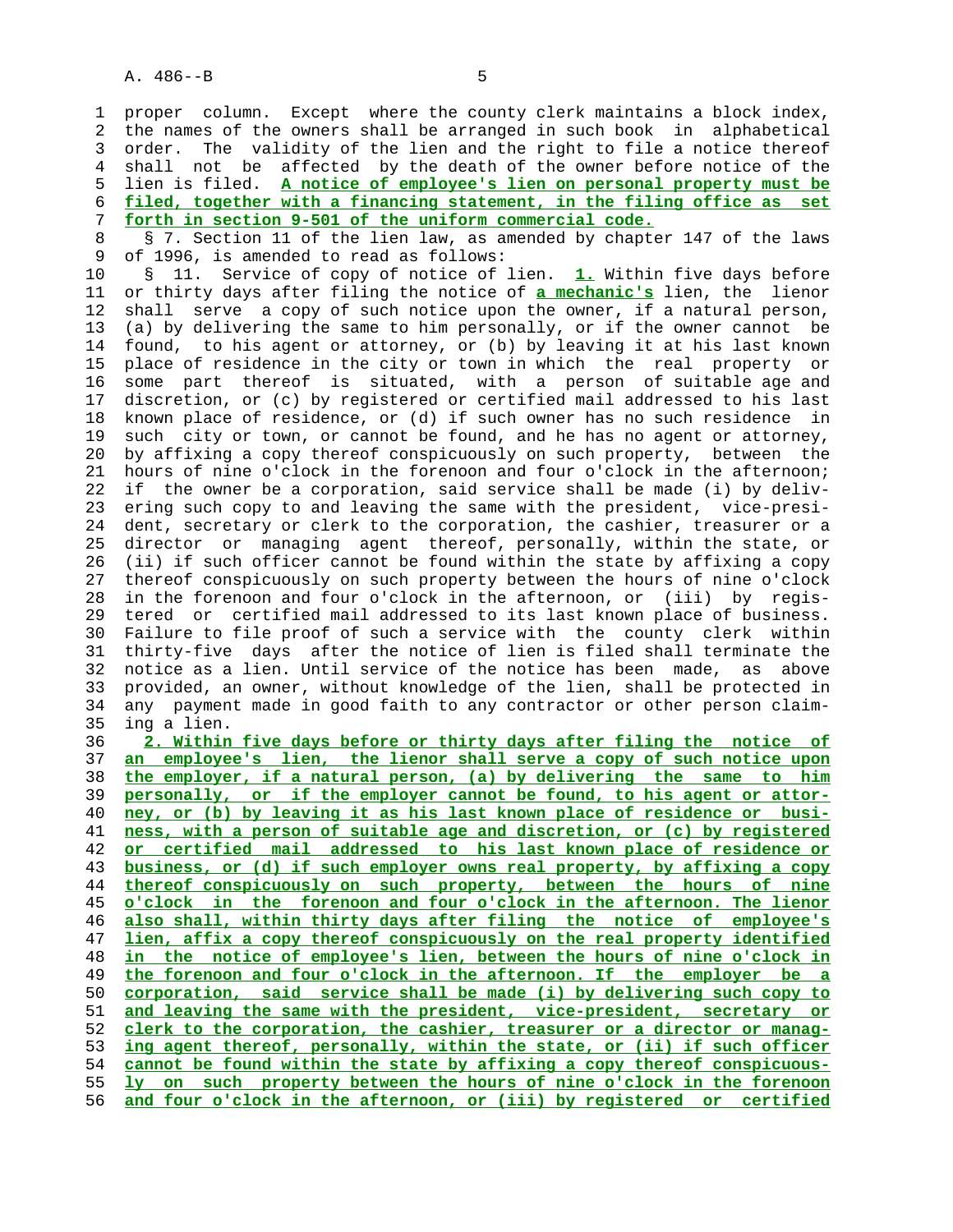A. 486--B 6

 1 **mail addressed to its last known place of business, or (iv) by delivery** 2 **to the secretary of the department of state in the same manner as** 3 **required by subparagraph one of paragraph (b) of section three hundred** 4 **six of the business corporation law. Failure to file proof of such a** 5 **service with the county clerk within thirty-five days after the notice** 6 **of lien is filed shall terminate the notice as a lien. Until service of** 7 **the notice has been made, as above provided, an owner, without knowledge** 8 **of the lien, shall be protected in any payment made in good faith to any** 9 **other person claiming a lien.** 10 § 8. Section 11-b of the lien law, as amended by chapter 147 of the 11 laws of 1996, is amended to read as follows: 12 § 11-b. Copy of notice of **mechanic's** lien to a contractor or subcon- 13 tractor. Within five days before or thirty days after filing a notice 14 of **mechanic's** lien in accordance with section ten of this chapter or the 15 filing of an amendment of notice of **mechanic's** lien in accordance with 16 section twelve-a of this [**chapter**] **article** the lienor shall serve a copy 17 of such notice or amendment by certified mail on the contractor, subcon- 18 tractor, assignee or legal representative for whom he was employed or to 19 whom he furnished materials or if the lienor is a contractor or subcon- 20 tractor to the person, firm or corporation with whom the contract was 21 made. A lienor having a direct contractual relationship with a subcon- 22 tractor or a sub-subcontractor but not with a contractor shall also 23 serve a copy of such notice or amendment by certified mail to the 24 contractor. Failure to file proof of such a service with the county 25 clerk within thirty-five days after the notice of lien is filed shall 26 terminate the notice as a lien. Any lienor, or a person acting on behalf 27 of a lienor, who fails to serve a copy of the notice of **mechanic's** lien 28 as required by this section shall be liable for reasonable attorney's 29 fees, costs and expenses, as determined by the court, incurred in 30 obtaining such copy. 31 § 9. Subdivision 1 of section 12-a of the lien law, as amended by 32 chapter 1048 of the laws of 1971, is amended to read as follows: 33 1. Within sixty days after the original filing, a lienor may amend his 34 lien upon twenty days notice to existing lienors, mortgagees and the 35 owner, provided that no action or proceeding to enforce or cancel the 36 mechanics' lien **or employee's lien** has been brought in the interim, 37 where the purpose of the amendment is to reduce the amount of the lien, 38 except the question of wilful exaggeration shall survive such amendment. 39 § 10. Subdivision 1 of section 13 of the lien law, as amended by chap- 40 ter 878 of the laws of 1947, is amended to read as follows: 41 (1) [**A**] **An employee's lien, or a** lien for materials furnished or labor 42 performed in the improvement of real property**,** shall have priority over 43 a conveyance, mortgage, judgment or other claim against such property 44 not recorded, docketed or filed at the time of the filing of the notice 45 of such lien, except as hereinafter in this chapter provided; over 46 advances made upon any mortgage or other encumbrance thereon after such 47 filing, except as hereinafter in this article provided; and over the 48 claim of a creditor who has not furnished materials or performed labor 49 upon such property, if such property has been assigned by the owner by a 50 general assignment for the benefit of creditors, within thirty days 51 before the filing of either of such notices; and also over an attachment 52 hereafter issued or a money judgment hereafter recovered upon a claim, 53 which, in whole or in part, was not for materials furnished, labor 54 performed or moneys advanced for the improvement of such real property; 55 and over any claim or lien acquired in any proceedings upon such judg- 56 ment. Such liens shall also have priority over advances made upon a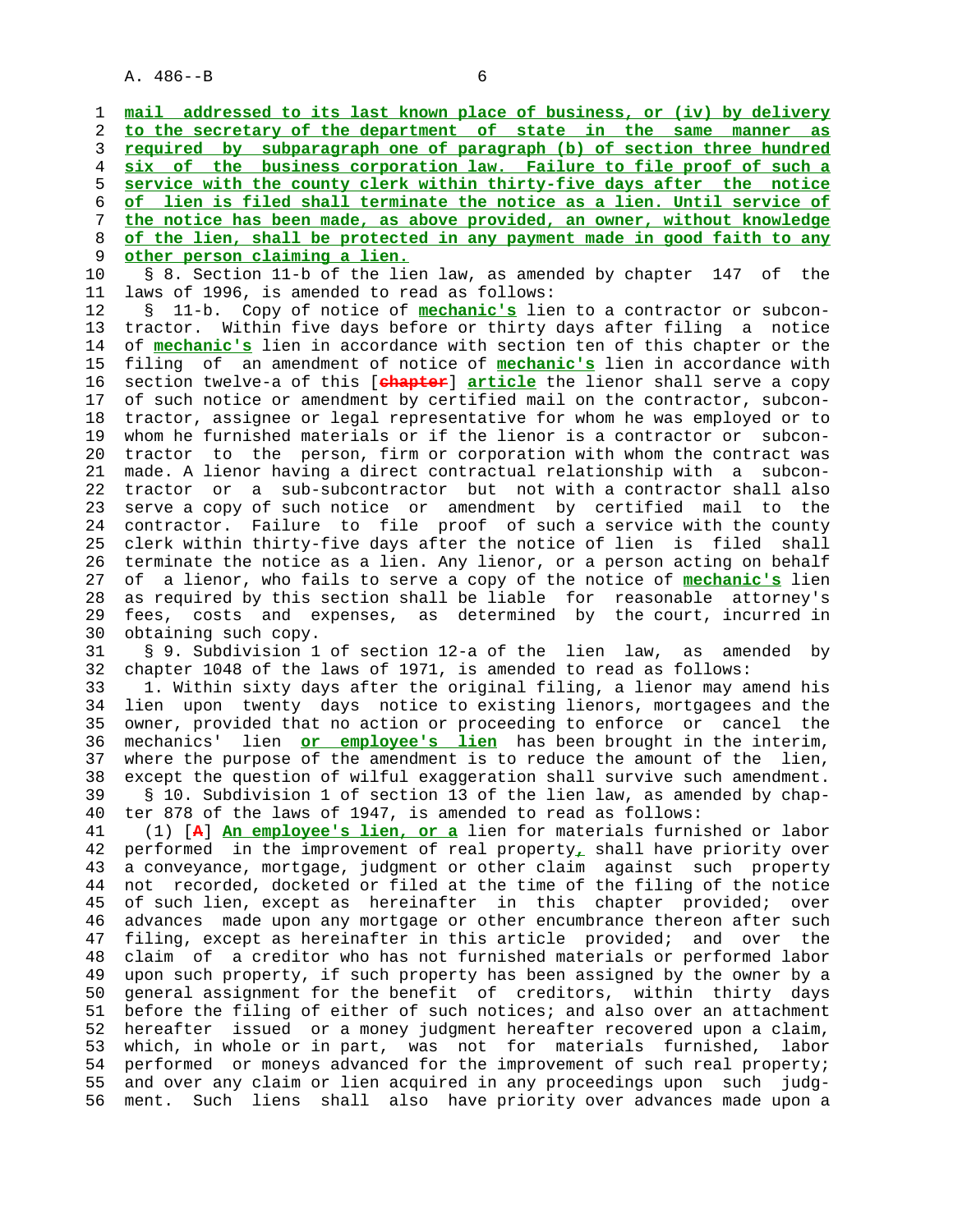1 contract by an owner for an improvement of real property which contains 2 an option to the contractor, his successor or assigns to purchase the 3 property, if such advances were made after the time when the labor began 4 or the first item of material was furnished, as stated in the notice of 5 lien. If several buildings are demolished, erected, altered or repaired, 6 or several pieces or parcels of real property are improved, under one 7 contract, and there are conflicting liens thereon, each lienor shall 8 have priority upon the particular part of the real property or upon the<br>9 particular building or premises where his labor is performed or his 9 particular building or premises where his labor is performed or his 10 materials are used. Persons shall have no priority on account of the 11 time of filing their respective notices of liens, but all liens shall be 12 on a parity except as hereinafter in section fifty-six of this chapter 13 provided; and except that in all cases laborers for daily or weekly<br>14 waqes with a mechanic's lien, and employees with an employee's lien. 14 wages **with a mechanic's lien, and employees with an employee's lien,** 15 shall have preference over all other claimants under this article.

 16 § 11. Section 17 of the lien law, as amended by chapter 324 of the 17 laws of 2000, is amended to read as follows:

 18 § 17. Duration of lien. **1. (a)** No **mechanic's** lien specified in this 19 article shall be a lien for a longer period than one year after the 20 notice of lien has been filed, unless within that time an action is 21 commenced to foreclose the lien, and a notice of the pendency of such 22 action, whether in a court of record or in a court not of record, is 23 filed with the county clerk of the county in which the notice of lien is 24 filed, containing the names of the parties to the action, the object of 25 the action, a brief description of the real property affected thereby, 26 and the time of filing the notice of lien; or unless an extension to 27 such lien, except for a lien on real property improved or to be improved 28 with a single family dwelling, is filed with the county clerk of the 29 county in which the notice of lien is filed within one year from the 30 filing of the original notice of lien, continuing such lien and such 31 lien shall be redocketed as of the date of filing such extension. Such 32 extension shall contain the names of the lienor and the owner of the 33 real property against whose interest therein such lien is claimed, a 34 brief description of the real property affected by such lien, the amount 35 of such lien, and the date of filing the notice of lien. No lien shall 36 be continued by such extension for more than one year from the filing 37 thereof. In the event an action is not commenced to foreclose the lien 38 within such extended period, such lien shall be extinguished unless an 39 order be granted by a court of record or a judge or justice thereof, 40 continuing such lien, and such lien shall be redocketed as of the date 41 of granting such order and a statement made that such lien is continued 42 by virtue of such order. A lien on real property improved or to be 43 improved with a single family dwelling may only be extended by an order 44 of a court of record, or a judge or justice thereof. No lien shall be 45 continued by court order for more than one year from the granting there- 46 of, but a new order and entry may be made in each of two successive 47 years. If a lienor is made a party defendant in an action to enforce 48 another lien, and the plaintiff or such defendant has filed a notice of 49 the pendency of the action within the time prescribed in this section, 50 the lien of such defendant is thereby continued. Such action shall be 51 deemed an action to enforce the lien of such defendant lienor. The fail- 52 ure to file a notice of pendency of action shall not abate the action as 53 to any person liable for the payment of the debt specified in the notice 54 of lien, and the action may be prosecuted to judgment against such 55 person. The provisions of this section in regard to continuing liens 56 shall apply to liens discharged by deposit or by order on the filing of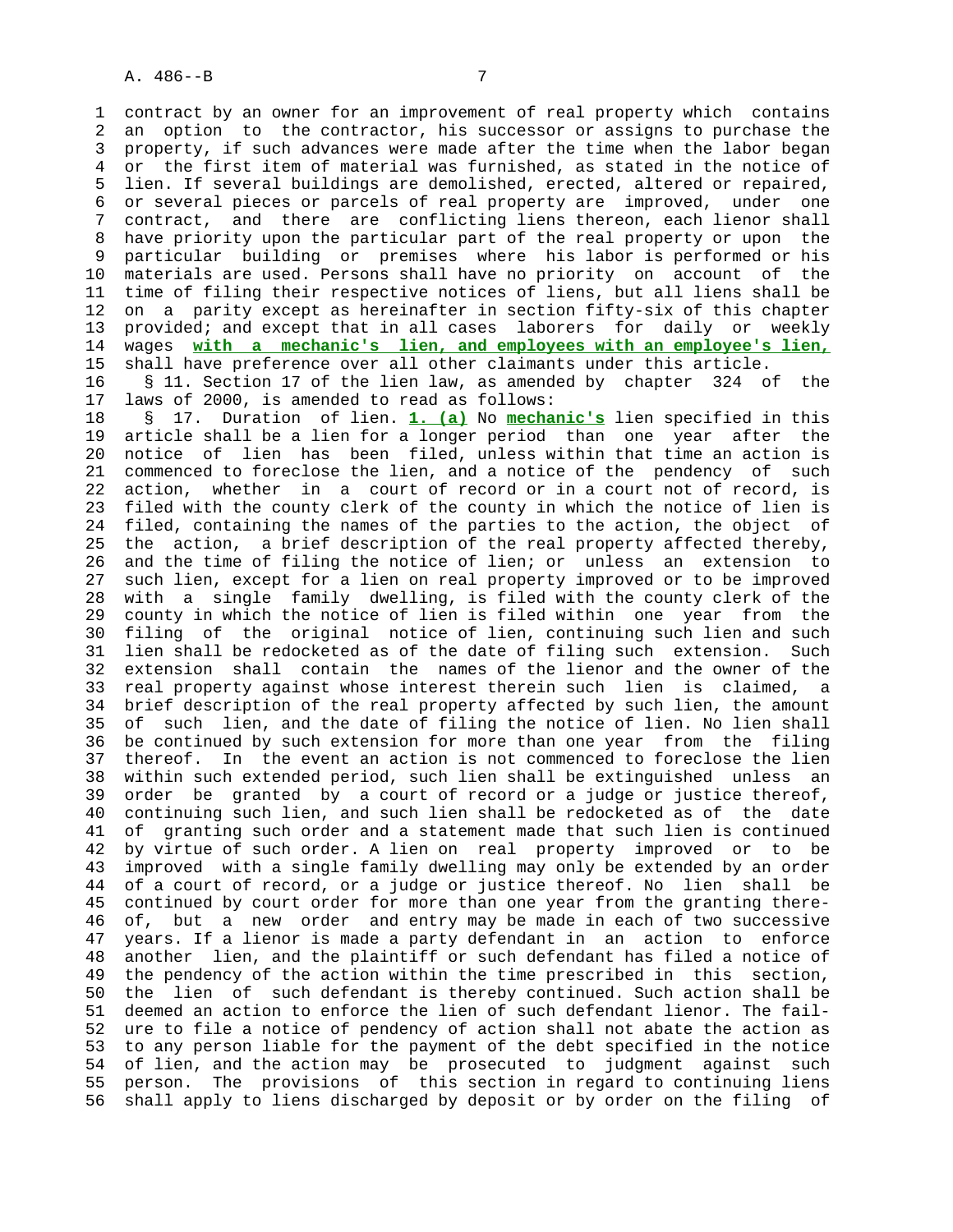1 an undertaking. Where a lien is discharged by deposit or by order, a 2 notice of pendency of action shall not be filed.

**(b)** A lien, the duration of which has been extended by the filing of a 4 notice of the pendency of an action as above provided, shall neverthe- 5 less terminate as a lien after such notice has been canceled as provided 6 in section sixty-five hundred fourteen of the civil practice law and 7 rules or has ceased to be effective as constructive notice as provided 8 in section sixty-five hundred thirteen of the civil practice law and<br>9 rules. rules.

**2. (a) No employee's lien on real property shall be a lien for a long- er period than one year after the notice of lien has been filed, unless an extension to such lien is filed with the county clerk of the county in which the notice of lien is filed within one year from the filing of the original notice of lien, continuing such lien and such lien shall be redocketed as of the date of filing such extension. Such extension shall contain the names of the lienor and the owner of the real property against whose interest therein such lien is claimed, a brief description of the property affected by such lien, the amount of such lien, and the date of filing the notice of lien. No lien shall be continued by such extension for more than one year from the filing thereof. In the event an action is not commenced to obtain judgment on the wage claim or to foreclose the lien within such extended period, such lien shall be auto- matically extinguished unless an order be granted by a court of record or a judge or justice thereof, continuing such lien, and such lien shall be redocketed as of the date of granting such order and a statement made that such lien is continued by virtue of such order.**

**(b) No employee's lien on personal property shall be a lien for a longer period than one year after the financing statement has been recorded, unless an extension to such lien, is filed with the filing office in which the financing statement is required to be filed pursuant to section 9-501 of the uniform commercial code within one year from the filing of the original financing statement, continuing such lien. Such extension shall contain the names of the lienor and the owner of the property against whose interest therein such lien is claimed, a brief description of the prior financing statement to be extended, and the date of filing the prior financing statement. No lien shall be contin- ued by such extension for more than one year from the filing thereof. In the event an action is not commenced to obtain judgment on the wage claim or to foreclose the lien within such extended period, such lien shall be automatically extinguished unless an order be granted by a court of record or a judge or justice thereof, continuing such lien, and such lien shall be refiled as of the date of granting such order and a statement made that such lien is continued by virtue of such order.**

**(c) If a lienor is made a party defendant in an action to enforce another lien, and the plaintiff or such defendant has filed a notice of the pendency of the action within the time prescribed in this section, the lien of such defendant is thereby continued. Such action shall be deemed an action to enforce the lien of such defendant lienor. The fail- ure to file a notice of pendency of action shall not abate the action as to any person liable for the payment of the debt specified in the notice of lien, and the action may be prosecuted to judgment against such person. The provisions of this section in regard to continuing liens shall apply to liens discharged by deposit or by order on the filing of an undertaking. Where a lien is discharged by deposit or by order, a notice of pendency of action shall not be filed.**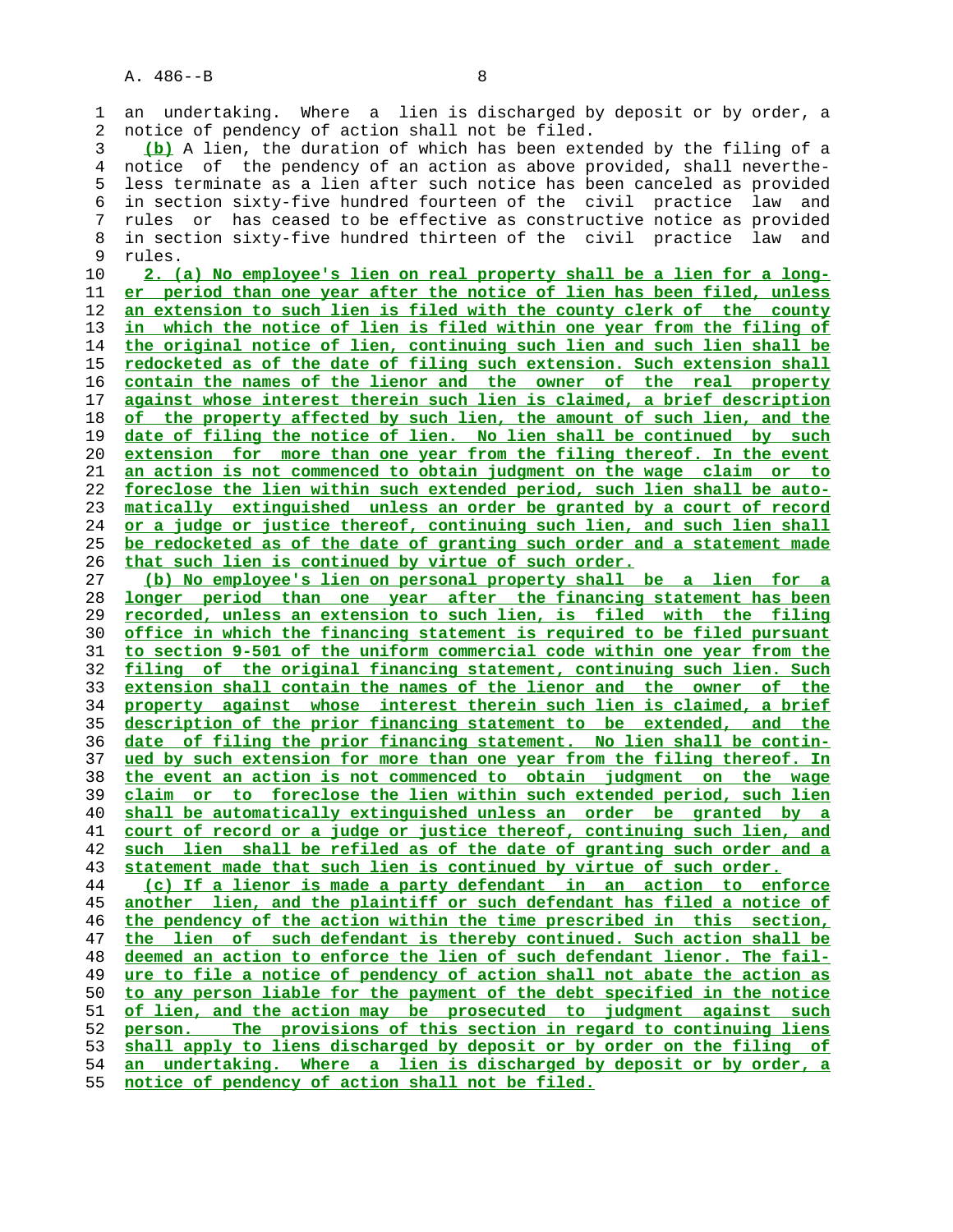**(d) Notwithstanding the foregoing, if a lienor commences a foreclosure action or an action to obtain a judgment on the wage claim within one year from the filing of the notice of lien on real property or the recording of the financing statement creating lien on personal property, the lien shall be extended during the pendency of the action and for one hundred twenty days following the entry of final judgment in such action, unless the action results in a final judgment or administrative order in the lienor's favor on the wage claims and the lienor commences a foreclosure action, in which instance the lien shall be valid during the pendency of the foreclosure action, provided, that the lien will be automatically extinguished if, after a dismissal with prejudice of the wage claims on which it is based, the lienor fails to file a notice of appeal within the prescribed period to file a notice of appeal. If a lien is extended due to the pendency of a foreclosure action or an action to obtain a judgment on the wage claim, the lienor shall file a notice of such pendency and extension with the county clerk of the coun- ty in which the notice of lien is filed, containing the names of the parties to the action, the object of the action, a brief description of the property affected thereby, and the time of filing the notice of lien, or in the case of a lien on personal property shall file such notice with the office authorized to accept financing statements pursu- ant to section 9-501 of the uniform commercial code. For purposes of this section, an action to obtain judgment on a wage claim includes an action brought in any court of competent jurisdiction, the submission of a complaint to the department of labor or the submission of a claim to arbitration pursuant to an arbitration agreement. An action also includes an investigation of wage claims by the commissioner of labor or the attorney general of the state of New York, regardless of whether such investigation was initiated by a complaint. (e) A lien, the duration of which has been extended by the filing of a**

**notice of the pendency of an action as above provided, shall neverthe- less terminate as a lien after such notice has been canceled as provided in section sixty-five hundred fourteen of the civil practice law and rules or has ceased to be effective as constructive notice as provided in section sixty-five hundred thirteen of the civil practice law and rules.**

 37 § 12. Subdivisions 2 and 4 of section 19 of the lien law, subdivision 38 2 as amended by chapter 310 of the laws of 1962, subdivision 4 as added 39 by chapter 582 of the laws of 2002 and paragraph a of subdivision 4 as 40 further amended by section 104 of part A of chapter 62 of the laws of 41 2011, are amended to read as follows:

 42 (2) By failure to begin an action to foreclose such lien or to secure 43 an order continuing it, within one year from the time of filing the 44 notice of lien, unless **(i)** an action be begun within the same period to 45 foreclose a mortgage or another mechanic's lien upon the same property 46 or any part thereof and a notice of pendency of such action is filed 47 according to law**, or (ii) an action is commenced to obtain a judgment on a wage claim pursuant to subdivision two of section seventeen of this article**, but a lien, the duration of which has been extended by the 50 filing of a notice of the pendency of an action as herein provided, 51 shall nevertheless terminate as a lien after such notice has been 52 cancelled or has ceased to be effective as constructive notice. 53 (4) Either before or after the beginning of an action by the **employer,** 54 owner or contractor executing a bond or undertaking in an amount equal

55 to one hundred ten percent of such lien conditioned for the payment of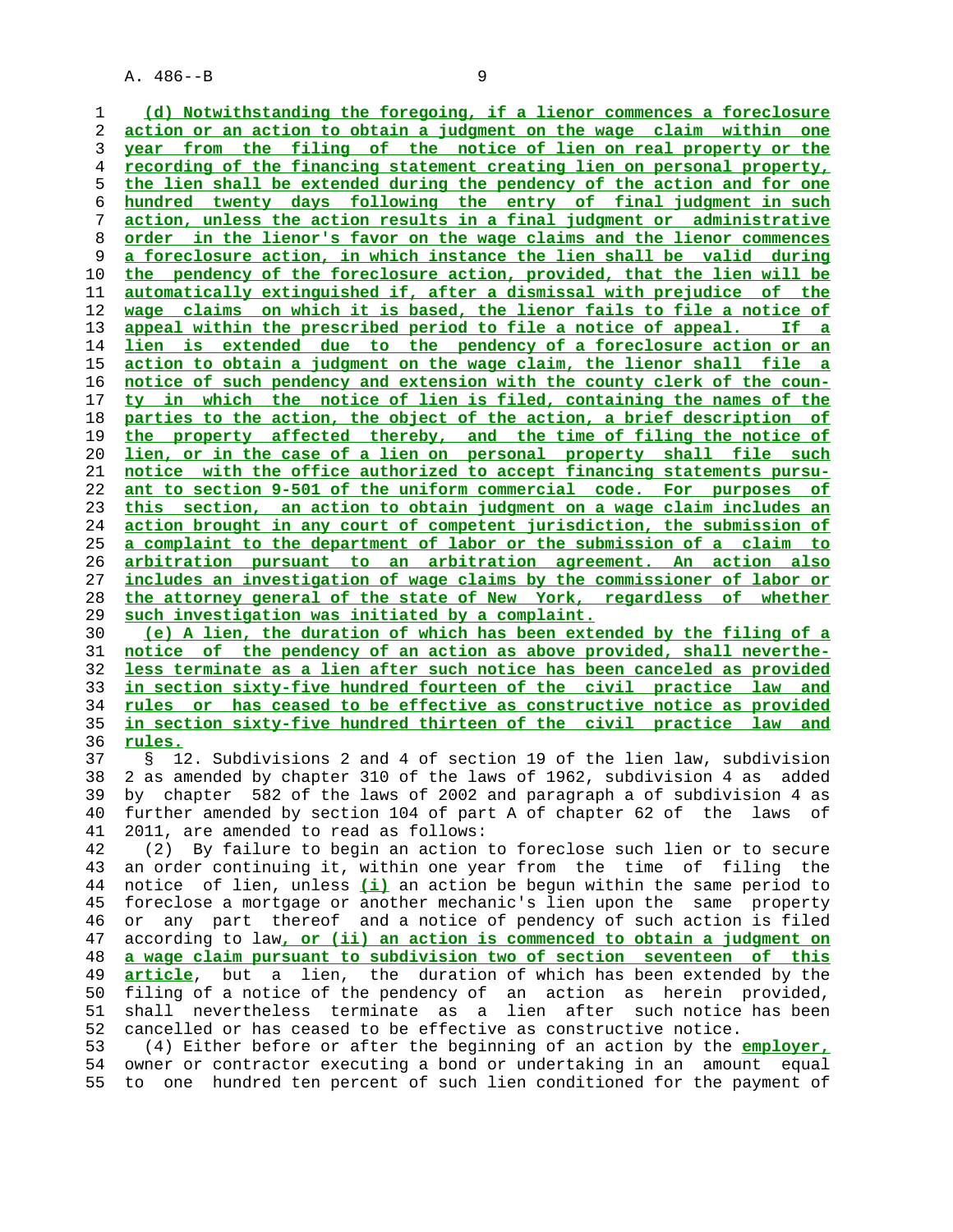1 any judgment which may be rendered against the property **or employer** for 2 the enforcement of the lien:

 3 a. The execution of any such bond or undertaking by any fidelity or 4 surety company authorized by the laws of this state to transact busi- 5 ness, shall be sufficient; and where a certificate of qualification has 6 been issued by the superintendent of financial services under the 7 provisions of section one thousand one hundred eleven of the insurance 8 law, and has not been revoked, no justification or notice thereof shall 9 be necessary. Any such company may execute any such bond or undertaking 10 as surety by the hand of its officers, or attorney, duly authorized 11 thereto by resolution of its board of directors, a certified copy of 12 which resolution, under the seal of said company, shall be filed with 13 each bond or undertaking. Any such bond or undertaking shall be filed 14 with the clerk of the county in which the notice of lien is filed, and a 15 copy shall be served upon the adverse party. The undertaking is effec- 16 tive when so served and filed. If a certificate of qualification issued 17 pursuant to subsections (b), (c) and (d) of section one thousand one 18 hundred eleven of the insurance law is not filed with the undertaking, a 19 party may except, to the sufficiency of a surety and by a written notice 20 of exception served upon the adverse party within ten days after 21 receipt, a copy of the undertaking. Exceptions deemed by the court to 22 have been taken unnecessarily, or for vexation or delay, may, upon 23 notice, be set aside, with costs. Where no exception to sureties is 24 taken within ten days or where exceptions taken are set aside, the 25 undertaking shall be allowed.

 26 b. In the case of bonds or undertakings not executed pursuant to para- 27 graph a of this subdivision, the **employer,** owner or contractor shall 28 execute an undertaking with two or more sufficient sureties, who shall 29 be free holders, to the clerk of the county where the premises are situ- 30 ated. The sureties must together justify in at least double the sum 31 named in the undertaking. A copy of the undertaking, with notice that 32 the sureties will justify before the court, or a judge or justice there- 33 of, at the time and place therein mentioned, must be served upon the 34 lienor or his attorney, not less than five days before such time. Upon 35 the approval of the undertaking by the court, judge or justice an order 36 shall be made by such court, judge or justice discharging such lien.

 37 c. If the lienor cannot be found, or does not appear by attorney, 38 service under this subsection may be made by leaving a copy of such 39 undertaking and notice at the lienor's place of residence, or if a 40 corporation at its principal place of business within the state as stat- 41 ed in the notice of lien, with a person of suitable age and discretion 42 therein, or if the house of his abode or its place of business is not 43 stated in said notice of lien and is not known, then in such manner as 44 the court may direct. The premises, if any, described in the notice of 45 lien as the lienor's residence or place of business shall be deemed to 46 be his said residence or its place of business for the purposes of said 47 service at the time thereof, unless it is shown affirmatively that the 48 person servicing the papers or directing the service had knowledge to 49 the contrary. Notwithstanding the other provisions of this subdivision 50 relating to service of notice, in any case where the mailing address of 51 the lienor is outside the state such service may be made by registered 52 or certified mail, return receipt requested, to such lienor at the mail- 53 ing address contained in the notice of lien.

 54 d. Except as otherwise provided in this subdivision, the provisions of 55 article twenty-five of the civil practice law and rules regulating 56 undertakings is applicable to a bond or undertaking given for the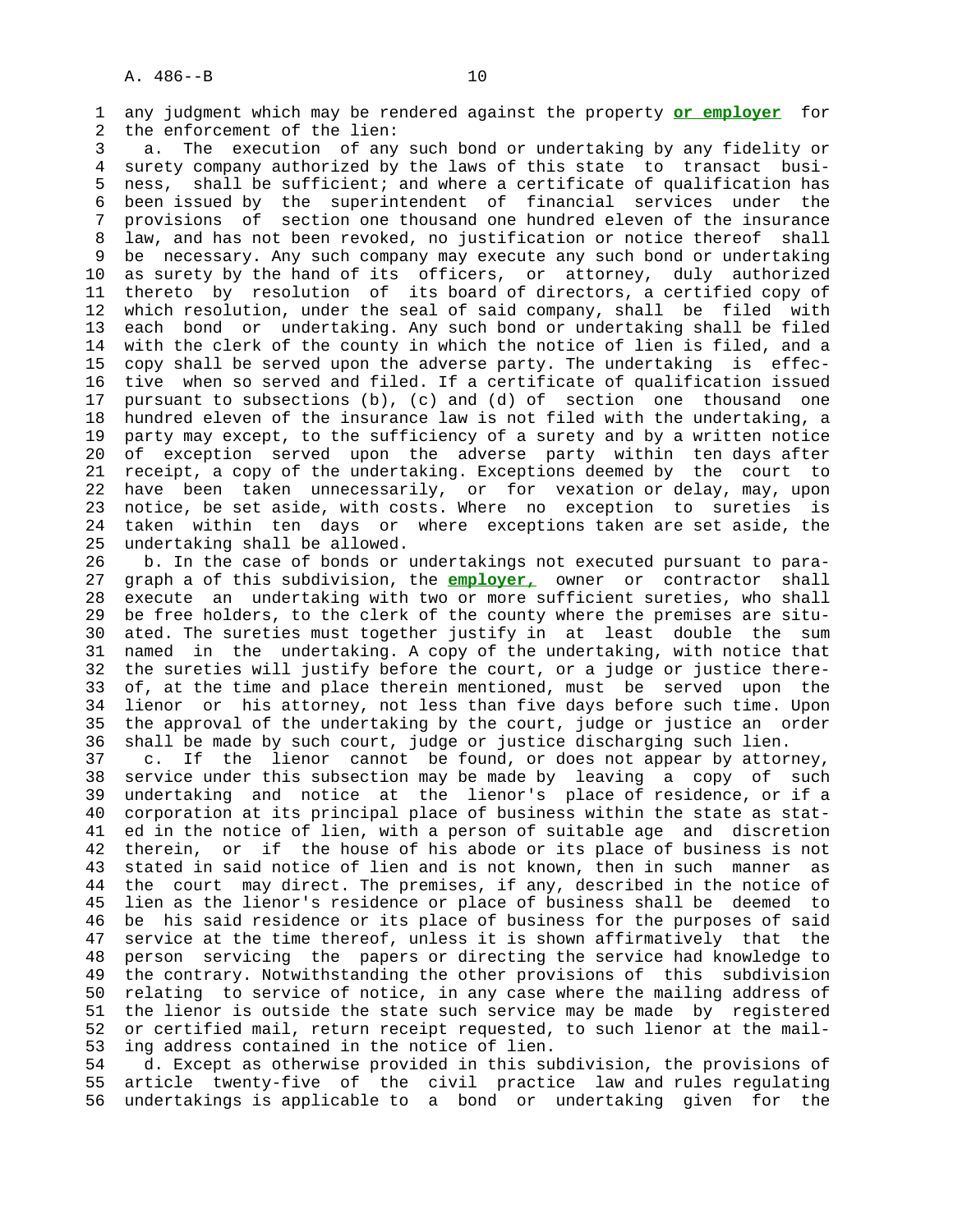1 discharge of a lien on account of private improvements **or of an employ-** 2 **ee's lien**. 3 § 13. Section 24 of the lien law, as amended by chapter 515 of the 4 laws of 1929, is amended to read as follows: 5 § 24. Enforcement of [**mechanic's**] lien. **(1) Real property.** The 6 [**mechanics'**] liens **on real property** specified in this article may be 7 enforced against the property specified in the notice of lien and which 8 is subject thereto and against any person liable for the debt upon which<br>9 the lien is founded, as prescribed in article three of this chapter. the lien is founded, as prescribed in article three of this chapter. 10 **(2) Personal property. An employee's lien on personal property speci-** 11 **fied in this article may immediately be enforced against the property** 12 **through a foreclosure as prescribed in article nine of the uniform** 13 **commercial code, or upon judgment obtained by the employee, commissioner** 14 **of labor or attorney general of the state of New York, may be enforced** 15 **in any manner available to the judgment creditor pursuant to article** 16 **nine of the uniform commercial code or other applicable laws.** 17 § 14. Section 26 of the lien law, as amended by chapter 373 of the 18 laws of 1977, is amended to read as follows: 19 § 26. Subordination of liens after agreement with owner. In case an 20 owner of real property shall execute to one or more persons, or a corpo- 21 ration, as trustee or trustees, a bond and mortgage or a note and mort- 22 gage affecting such property in whole or in part, or an assignment of 23 the moneys due or to become due under a contract for a building loan in 24 relation to such property, and in case such mortgage, if any, shall be 25 recorded in the office of the register of the county where such real 26 property is situated, or if such county has no register then in the 27 office of the clerk of such county, and in case such assignment, if any, 28 shall be filed in the office of the clerk of the county where such real 29 property is situated; and in case lienors having [**mechanics'**] liens 30 against said real property, notices of which have been filed up to and 31 not later than fifteen days after the recording of such mortgage or the 32 filing of such assignment, and which liens have not been discharged as 33 in this article provided, shall, to the extent of at least fifty-five 34 per centum of the aggregate amount for which such notices of liens have 35 been so filed, approve such bond and mortgage or such note and mortgage, 36 if any, and such assignment, if any, by an instrument or instruments in 37 writing, duly acknowledged and filed in the office of such county clerk, 38 then all mechanics' liens for labor performed or material furnished 39 prior to the recording of such mortgage or filing of such assignment, 40 whether notices thereof have been theretofore or are thereafter filed 41 and which have not been discharged as in this article provided, shall be 42 subordinate to the lien of such trust bond and mortgage or such trust 43 note and mortgage to the extent of the aggregate amount of all certif- 44 icates of interest therein issued by such trustee or trustees, or their 45 successors, for moneys loaned, materials furnished, labor performed and 46 any other indebtedness incurred after said trust mortgage shall have 47 been recorded, and for expenses in connection with said trust mortgage, 48 and shall also be subordinate to the lien of the bond and mortgage or 49 note and mortgage, given to secure the amount agreed to be advanced 50 under such contract for a building loan to the extent of the amount 51 which shall be advanced by the holder of such bond and mortgage or such 52 note and mortgage to the trustee or trustees, or their successors, under 53 such assignment. The provisions of this section shall apply to all bonds 54 and mortgages and notes and mortgages and all assignments of moneys due, 55 or to become due under building loan contracts executed by such owner, 56 in like manner, and recorded or filed, from time to time as hereinbefore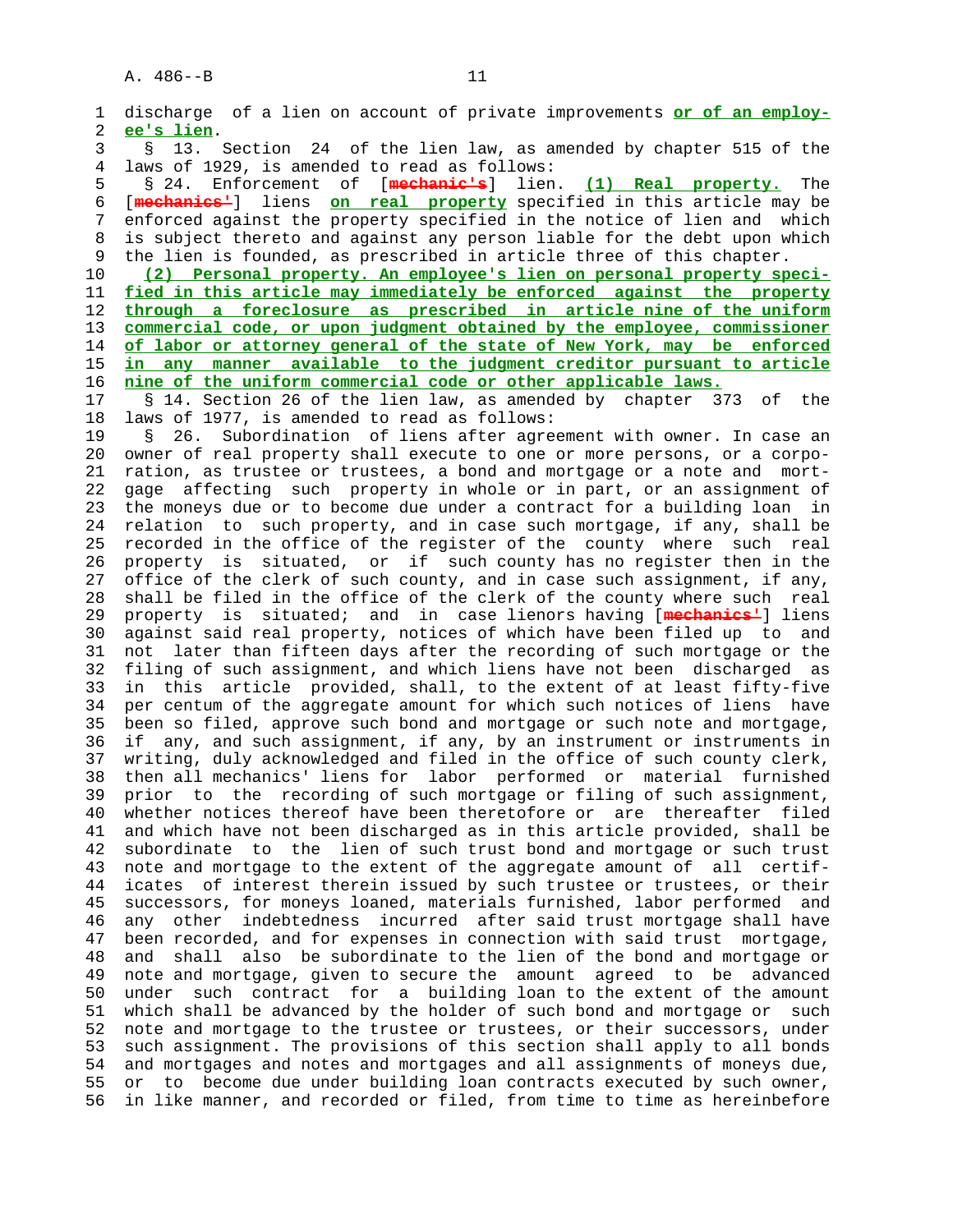1 provided. In case of an assignment to trustees under the provisions of 2 this section, the trustees and their successors shall be the agents of 3 the assignor to receive and receipt for any and all sums advanced by the 4 holder of the building loan bond and mortgage or the building loan note 5 and mortgage under the building loan contract and such assignment. No 6 lienor shall have any priority over the bond and mortgage or note and 7 mortgage given to secure the money agreed to be advanced under a build- 8 ing loan contract or over the advances made thereunder, by reason of any<br>9 act preceding the making and approval of such assignment. act preceding the making and approval of such assignment.

 10 § 15. Section 38 of the lien law, as amended by chapter 859 of the 11 laws of 1930, is amended to read as follows:

 12 § 38. Itemized statement may be required of lienor. A lienor who has 13 filed a notice of **mechanic's** lien shall, on demand in writing, deliver 14 to the owner or contractor making such demand a statement in writing 15 which shall set forth the items of labor and/or material and the value 16 thereof which make up the amount for which he claims a lien, and which 17 shall also set forth the terms of the contract under which such items 18 were furnished. The statement shall be verified by the lienor or his 19 agent in the form required for the verification of notices in section 20 nine of this [**chapter**] **article**. If the lienor shall fail to comply with 21 such a demand within five days after the same shall have been made by 22 the owner or contractor, or if the lienor delivers an insufficient 23 statement, the person aggrieved may petition the supreme court of this 24 state or any justice thereof, or the county court of the county where 25 the premises are situated, or the county judge of such county for an 26 order directing the lienor within a time specified in the order to 27 deliver to the petitioner the statement required by this section. Two 28 days' notice in writing of such application shall be served upon the 29 lienor. Such service shall be made in the manner provided by law for the 30 personal service of a summons. The court or a justice or judge thereof 31 shall hear the parties and upon being satisfied that the lienor has 32 failed, neglected or refused to comply with the requirements of this 33 section shall have an appropriate order directing such compliance. In 34 case the lienor fails to comply with the order so made within the time 35 specified, then upon five days' notice to the lienor, served in the 36 manner provided by law for the personal service of a summons, the court 37 or a justice or judge thereof may make an order cancelling the lien.

 38 § 16. Section 39 of the lien law, as added by chapter 859 of the laws 39 of 1930, is amended to read as follows:

 40 § 39. Lien wilfully exaggerated is void. In any action or proceeding 41 to enforce a mechanic's lien upon a private or public improvement **or an** 42 **employee's lien,** or in which the validity of the lien is an issue, if 43 the court shall find that a lienor has wilfully exaggerated the amount 44 for which he claims a lien as stated in his notice of lien, his lien 45 shall be declared to be void and no recovery shall be had thereon. No 46 such lienor shall have a right to file any other or further lien for the 47 same claim. A second or subsequent lien filed in contravention of this 48 section may be vacated upon application to the court on two days' 49 notice.

 50 § 17. Section 39-a of the lien law, as added by chapter 859 of the 51 laws of 1930, is amended to read as follows:

 52 § 39-a. Liability of lienor where lien has been declared void on 53 account of wilful exaggeration. Where in any action or proceeding to 54 enforce a mechanic's lien upon a private or public improvement **or an** 55 **employee's lien** the court shall have declared said lien to be void on 56 account of wilful exaggeration the person filing such notice of lien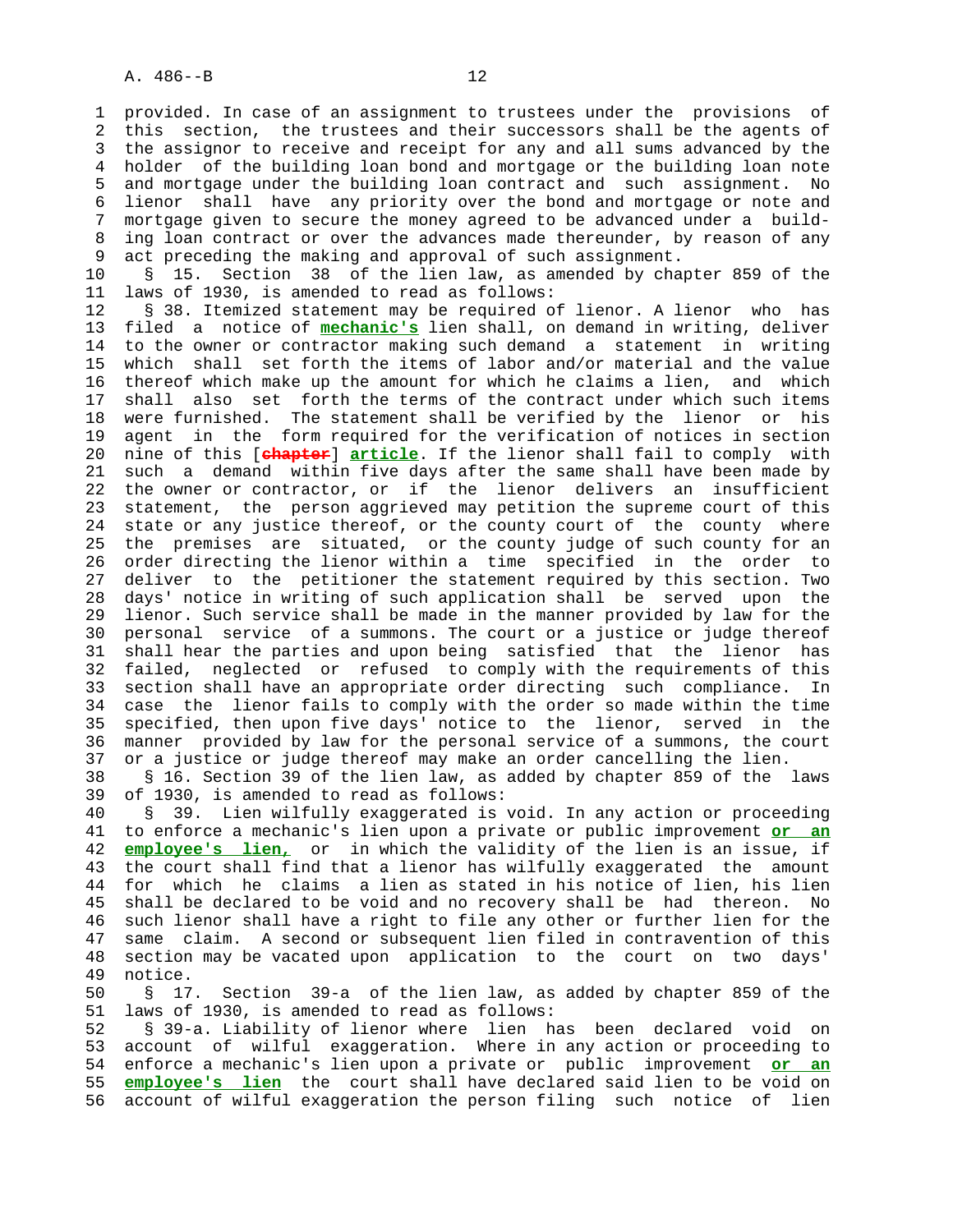1 shall be liable in damages to the owner or contractor. The damages which 2 said owner or contractor shall be entitled to recover, shall include the 3 amount of any premium for a bond given to obtain the discharge of the 4 lien or the interest on any money deposited for the purpose of discharg- 5 ing the lien, reasonable attorney's fees for services in securing the 6 discharge of the lien, and**, in an action or proceeding to enforce a** 7 **mechanic's lien,** an amount equal to the difference by which the amount 8 claimed to be due or to become due as stated in the notice of lien 9 exceeded the amount actually due or to become due thereon.

 10 § 18. Section 40 of the lien law, as amended by chapter 515 of the 11 laws of 1929, is amended to read as follows:

 12 § 40. Construction of article. This article is to be construed in 13 connection with article two of this chapter, and provides proceedings 14 for the enforcement of **employee's liens on real property, as well as** 15 liens for labor performed and materials furnished in the improvement of 16 real property, created by virtue of such article.

 17 § 19. Section 41 of the lien law, as amended by chapter 807 of the 18 laws of 1952, is amended to read as follows:

 19 § 41. Enforcement of mechanic's **or employee's** lien on real property. A 20 mechanic's lien **or employee's lien** on real property may be enforced 21 against such property, and against a person liable for the debt upon 22 which the lien is founded, by an action, by the lienor, his assignee or 23 legal representative, in the supreme court or in a county court other- 24 wise having jurisdiction, regardless of the amount of such debt, or in a 25 court which has jurisdiction in an action founded on a contract for a 26 sum of money equivalent to the amount of such debt.

 27 § 20. Section 43 of the lien law, as amended by chapter 310 of the 28 laws of 1962, is amended to read as follows:

 29 § 43. Action in a court of record; consolidation of actions. The 30 provisions of the real property actions and proceedings law relating to 31 actions for the foreclosure of a mortgage upon real property, and the 32 sale and the distribution of the proceeds thereof apply to actions in a 33 court of record, to enforce mechanics' liens **and employees' liens** on 34 real property, except as otherwise provided in this article. If actions 35 are brought by different lienors in a court of record, the court in 36 which the first action was brought, may, upon its own motion, or upon 37 the application of any party in any of such actions, consolidate all of 38 such actions.

 39 § 21. Section 46 of the lien law, as amended by chapter 515 of the 40 laws of 1929, is amended to read as follows:

 41 § 46. Action in a court not of record. If an action to enforce a 42 mechanic's lien **or employee's lien** against real property is brought in a 43 court not of record, it shall be commenced by the personal service upon 44 the owner of a summons and complaint verified in the same manner as a 45 complaint in an action in a court of record. The complaint must set 46 forth substantially the facts contained in the notice of lien, and the 47 substance of the agreement under which the labor was performed or the 48 materials were furnished**, or if the lien is based upon a wage claim as** 49 **defined in section two of this chapter, the basis for such wage claim**. 50 The form and contents of the summons shall be the same as provided by 51 law for the commencement of an action upon a contract in such court. The

 52 summons must be returnable not less than twelve nor more than twenty 53 days after the date of the summons, or if service is made by publica- 54 tion, after the day of the last publication of the summons. Service 55 must be made at least eight days before the return day.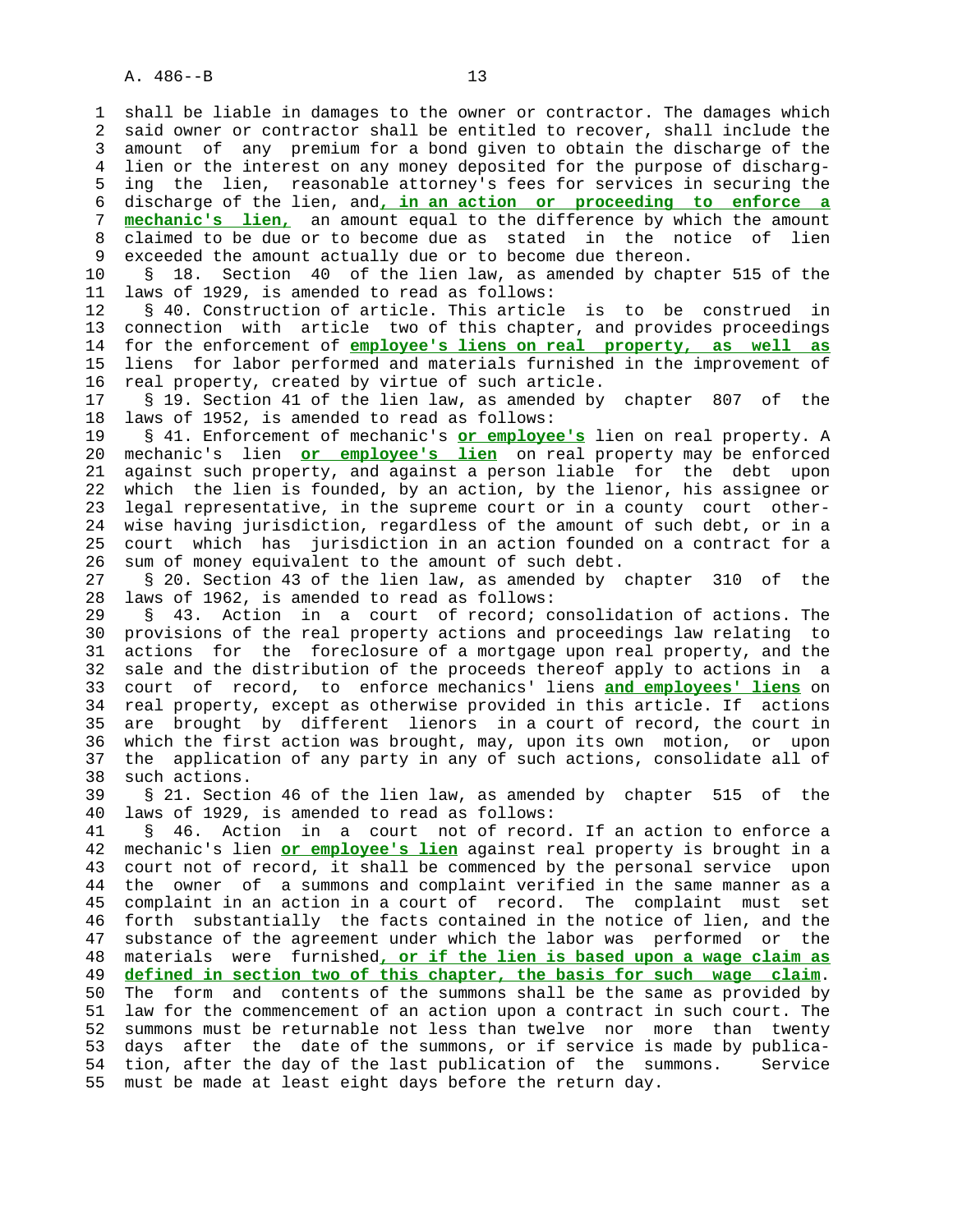1 § 22. Section 50 of the lien law, as amended by chapter 515 of the 2 laws of 1929, is amended to read as follows: 3 § 50. Execution. Execution may be issued upon a judgment obtained in 4 an action to enforce a mechanic's lien **or an employee's lien** against 5 real property in a court not of record, which shall direct the officer 6 to sell the title and interest of the owner in the premises, upon which 7 the lien set forth in the complaint existed at the time of filing the 8 notice of lien.<br>9 \$ 23. Section § 23. Section 53 of the lien law, as amended by chapter 515 of the 10 laws of 1929, is amended to read as follows: 11 § 53. Costs and disbursements. If an action is brought to enforce a 12 mechanic's lien **or an employee's lien** against real property in a court 13 of record, the costs and disbursements shall rest in the discretion of 14 the court, and may be awarded to the prevailing party. The judgment 15 rendered in such an action shall include the amount of such costs and 16 specify to whom and by whom the costs are to be paid. If such action is 17 brought in a court not of record, they shall be the same as allowed in 18 civil actions in such court. The expenses incurred in serving the 19 summons by publication may be added to the amount of costs now allowed 20 in such court. 21 § 24. Section 59 of the lien law, as amended by chapter 515 of the 22 laws of 1929, is amended to read as follows: 23 § 59. Vacating of a [**mechanic's**] lien; cancellation of bond; return of 24 deposit, by order of court. **1.** A mechanic's lien notice of which has 25 been filed on real property or a bond given to discharge the same may be 26 vacated and cancelled or a deposit made to discharge a lien pursuant to 27 section twenty **of this chapter** may be returned, by an order of a court 28 of record. Before such order shall be granted, a notice shall be served 29 upon the lienor, either personally or by leaving it as his last known 30 place of residence, with a person of suitable age, with directions to 31 deliver it to the lienor. Such notice shall require the lienor to 32 commence an action to enforce the lien, within a time specified in the 33 notice, not less than thirty days from the time of service, or show 34 cause at a special term of a court of record, or at a county court, in a 35 county in which the property is situated, at a time and place specified 36 therein, why the notice of lien filed or the bond given should not be 37 vacated and cancelled, or the deposit returned, as the case may be. 38 Proof of such service and that the lienor has not commenced the action 39 to foreclose such lien, as directed in the notice, shall be made by 40 affidavit, at the time of applying for such order. 41 **2. An employee's lien notice of which has been filed on real property** 42 **or a bond given to discharge the same may be vacated and cancelled or a** 43 **deposit made to discharge a lien pursuant to section twenty of this** 44 **chapter may be returned, by an order of a court of record. Before such** 45 **order shall be granted, a notice shall be served upon the lienor, either** 46 **personally or by leaving it at his last known place of residence or** 47 **attorney's place of business, with a person of suitable age, with** 48 **directions to deliver it to the lienor. Such notice shall require the** 49 **lienor to commence an action to enforce the lien, or to commence an**

**action to obtain judgment on the wage claim upon which the lien was established, within a time specified in the notice, not less than thirty days from the time of service, or show cause at a special term of a court of record, or at a county court, in a county in which the property is situated, at a time and place specified therein, why the notice of lien filed or the bond given should not be vacated and cancelled, or the deposit returned, as the case may be. Proof of such service and that the**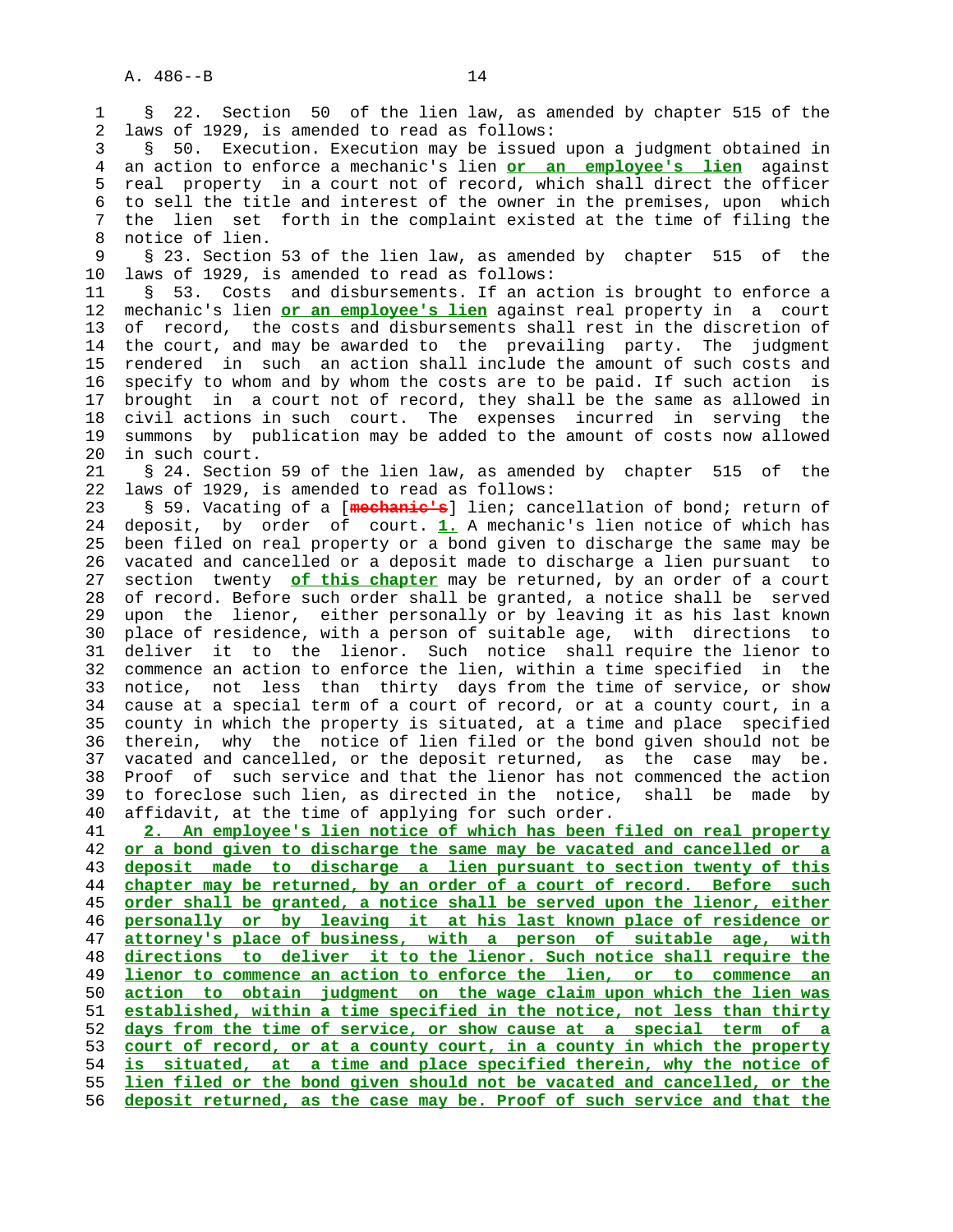A. 486--B 15

 1 **lienor has not commenced the action to foreclose such lien or an action** 2 **to obtain judgment on the wage claim upon which the lien was estab-** 3 **lished, as directed in the notice, shall be made by affidavit, at the** 4 **time of applying for such order.** 5 § 25. Section 62 of the lien law, as amended by chapter 697 of the 6 laws of 1934, is amended to read as follows: 7 § 62. Bringing in new parties. A lienor who has filed a notice of lien 8 after the commencement of an action in a court of record to foreclose or<br>9 enforce an employee's lien or a mechanic's lien against real property or enforce **an employee's lien or** a mechanic's lien against real property or 10 a public improvement, may at any time up to and including the day 11 preceding the day on which the trial of such action is commenced, make 12 application upon notice to the plaintiff or his attorney in such action, 13 to be made a party therein. Upon good cause shown, the court must order 14 such lienor to be brought in by amendment. If the application is made by 15 any other party in said action to make such lienor or other person a 16 party, the court may in its discretion direct such lienor or other 17 person to be brought in by like amendment. The order to be entered on 18 such application shall provide the time for and manner of serving the 19 pleading of such additional lienor or other person and shall direct that 20 the pleadings, papers and proceedings of the other several parties in 21 such action, shall be deemed amended, so as not to require the making or 22 serving of papers other than said order to effectuate such amendment, 23 and shall further provide that the allegations in the answer of such 24 additional lienor or other person shall, for the purposes of the action, 25 be deemed denied by the other parties therein. The action shall be so 26 conducted by the court as not to cause substantially any delay in the 27 trial thereof. The bringing in of such additional lienor or other 28 person shall be without prejudice to the proceedings had, and if the 29 action be on the calendar of the court, same shall retain its place on 30 such calendar without the necessity of serving a new note of issue and 31 new notices of trial. 32 § 26. Subdivision 3 of section 199-a of the labor law, as amended by 33 chapter 564 of the laws of 2010, is amended to read as follows: 34 3. Each employee and his or her authorized representative shall be 35 notified in writing**, of the termination of the commissioner's investi-** 36 **gation of the employee's complaint and the result of such investigation,** 37 of any award and collection of back wages and civil penalties, and of 38 any intent to seek criminal penalties. In the event that criminal penal- 39 ties are sought the employee and his or her authorized representative 40 shall be notified of the outcome of prosecution. 41 § 27. Subdivision 2 of section 663 of the labor law, as amended by 42 chapter 564 of the laws of 2010, is amended to read as follows: 43 2. By commissioner. On behalf of any employee paid less than the wage 44 to which the employee is entitled under the provisions of this article, 45 the commissioner may bring any legal action necessary, including admin- 46 istrative action, to collect such claim, and the employer shall be 47 required to pay the full amount of the underpayment, plus costs, and 48 unless the employer proves a good faith basis to believe that its under- 49 payment was in compliance with the law, an additional amount as liqui- 50 dated damages. Liquidated damages shall be calculated by the commission- 51 er as no more than one hundred percent of the total amount of 52 underpayments found to be due the employee. In any action brought by the 53 commissioner in a court of competent jurisdiction, liquidated damages 54 shall be calculated as an amount equal to one hundred percent of under- 55 payments found to be due the employee. **Each employee or his or her** 56 **authorized representative shall be notified in writing of the outcome of**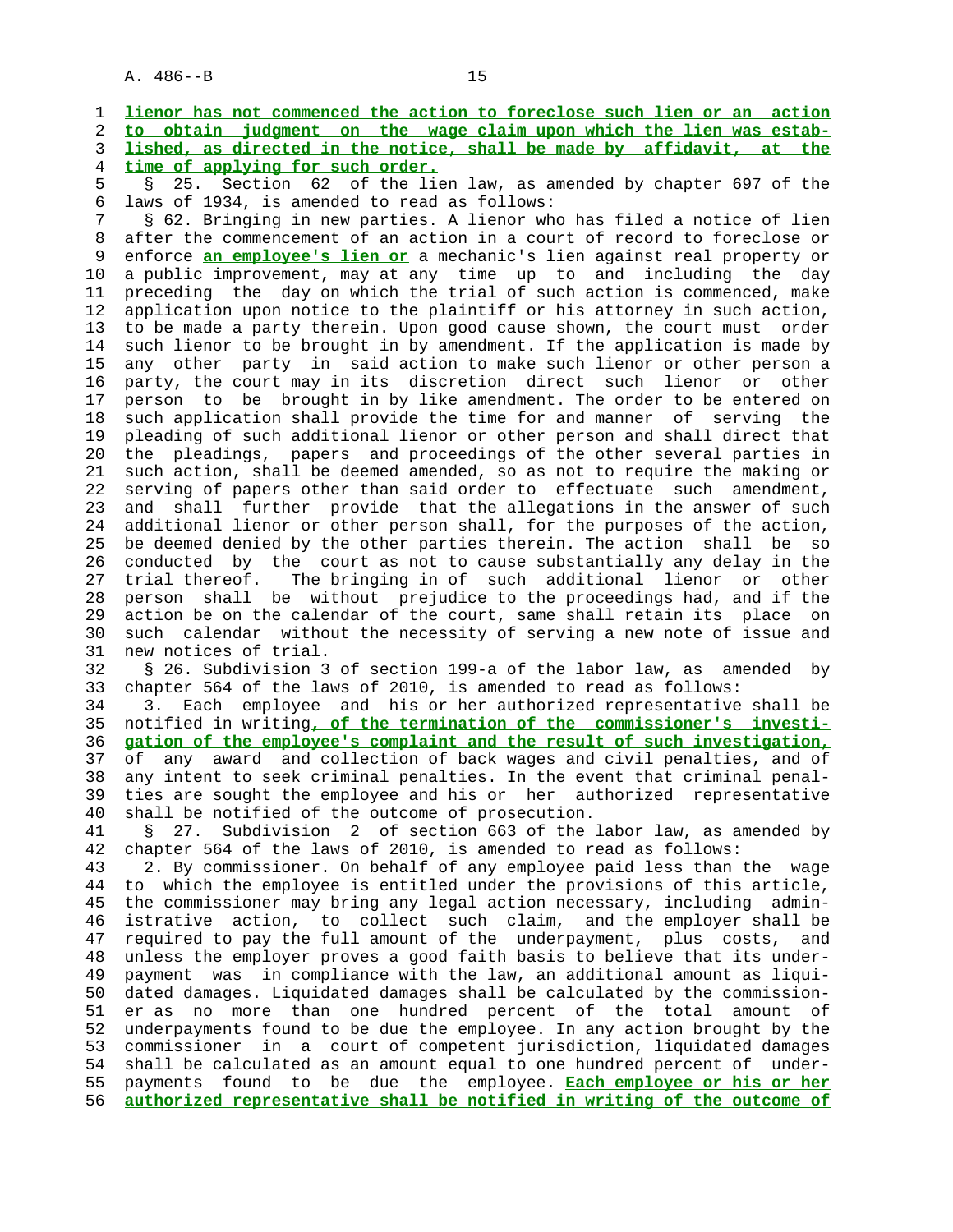1 **any legal action brought on the employee's behalf pursuant to this** 2 **section.** 3 § 28. Subdivision 5 of section 6201 of the civil practice law and 4 rules, as amended by chapter 860 of the laws of 1977 and as renumbered 5 by chapter 618 of the laws of 1992, is amended and a new subdivision 6 6 is added to read as follows: 7 5. the cause of action is based on a judgment, decree or order of a 8 court of the United States or of any other court which is entitled to 9 full faith and credit in this state, or on a judgment which qualifies 10 for recognition under the provisions of article 53[**.**] **of this chapter;** 11 **or** 12 **6. the cause of action is based on wage claims. "Wage claims," when** 13 **used in this chapter, shall include any claims of violations of articles** 14 **five, six, and nineteen of the labor law, section two hundred fifteen of** 15 **the labor law, and the related regulations or wage orders promulgated by** 16 **the commissioner of labor, including but not limited to any claims of** 17 **unpaid, minimum, overtime, and spread-of-hours pay, unlawfully retained** 18 **gratuities, unlawful deductions from wages, unpaid commissions, unpaid** 19 **benefits and wage supplements, and retaliation, and any claims pursuant** 20 **to 18 U.S.C. § 1595, 29 U.S.C. § 201 et seq., and/or employment contract** 21 **as well as the concomitant liquidated damages and penalties authorized** 22 **pursuant to the labor law, the Fair Labor Standards Act, or any employ-** 23 **ment contract.** 24 § 29. Section 6210 of the civil practice law and rules, as added by 25 chapter 860 of the laws of 1977, is amended to read as follows: 26 § 6210. Order of attachment on notice; temporary restraining order; 27 contents. Upon a motion on notice for an order of attachment, the court 28 may, without notice to the defendant, grant a temporary restraining 29 order prohibiting the transfer of assets by a garnishee as provided in 30 subdivision (b) of section 6214. **When attachment is sought pursuant to** 31 **subdivision six of section 6201, and if the employer contests the** 32 **motion, the court shall hold a hearing within ten days of when the** 33 **employer's response to plaintiffs' motion for attachment is due.** The 34 contents of the order of attachment granted pursuant to this section 35 shall be as provided in subdivision (a) of section 6211. 36 § 30. Subdivision (b) of section 6211 of the civil practice law and 37 rules, as amended by chapter 566 of the laws of 1985, is amended to read 38 as follows: 39 (b) Confirmation of order. Except where an order of attachment is 40 granted on the ground specified in subdivision one **or six** of section 41 6201, an order of attachment granted without notice shall provide that 42 within a period not to exceed five days after levy, the plaintiff shall 43 move, on such notice as the court shall direct to the defendant, the 44 garnishee, if any, and the sheriff, for an order confirming the order of 45 attachment. Where an order of attachment without notice is granted on 46 the ground specified in subdivision one **or six** of section 6201, the 47 court shall direct that the statement required by section 6219 be served 48 within five days, that a copy thereof be served upon the plaintiff, and 49 the plaintiff shall move within ten days after levy for an order 50 confirming the order of attachment. If the plaintiff upon such motion 51 shall show that the statement has not been served and that the plaintiff 52 will be unable to satisfy the requirement of subdivision (b) of section 53 6223 until the statement has been served, the court may grant one exten- 54 sion of the time to move for confirmation for a period not to exceed ten 55 days. If plaintiff fails to make such motion within the required period, 56 the order of attachment and any levy thereunder shall have no further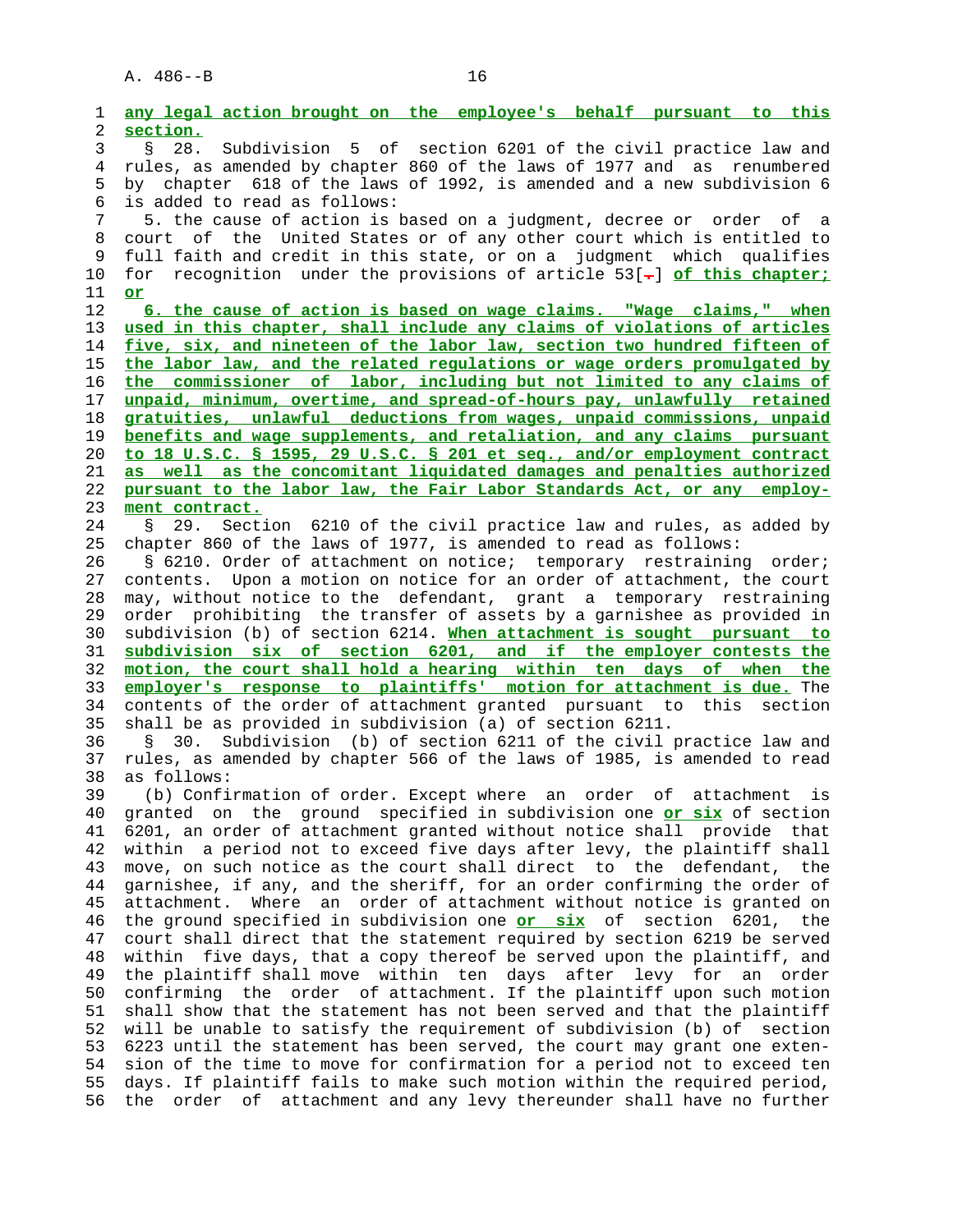1 effect and shall be vacated upon motion. Upon the motion to confirm, the 2 provisions of subdivision (b) of section 6223 shall apply. An order of 3 attachment granted without notice may provide that the sheriff refrain 4 from taking any property levied upon into his actual custody, pending 5 further order of the court.

 6 § 31. Subdivisions (b) and (e) of rule 6212 of the civil practice law 7 and rules, subdivision (b) as separately amended by chapters 15 and 860 8 of the laws of 1977 and subdivision (e) as added by chapter 860 of the laws of 1977, are amended to read as follows:

 10 (b) Undertaking. [**On**] **1. Except where an order of attachment is sought** 11 **on the ground specified in subdivision six of section 6201, on** a motion 12 for an order of attachment, the plaintiff shall give an undertaking, in 13 a total amount fixed by the court, but not less than five hundred 14 dollars, a specified part thereof conditioned that the plaintiff shall 15 pay to the defendant all costs and damages, including reasonable attor- 16 ney's fees, which may be sustained by reason of the attachment if the 17 defendant recovers judgment or if it is finally decided that the plain- 18 tiff was not entitled to an attachment of the defendant's property, and 19 the balance conditioned that the plaintiff shall pay to the sheriff all 20 of his allowable fees.

**2. On a motion for an attachment pursuant to subdivision six of section 6201, the court shall order that the plaintiff give an accessi- ble undertaking of no more than five hundred dollars, or in the alterna- tive, may waive the undertaking altogether.** The attorney for the plain- 25 tiff shall not be liable to the sheriff for such fees. The surety on the 26 undertaking shall not be discharged except upon notice to the sheriff.

 27 (e) Damages. [**The**] **Except where an order of attachment is sought on** 28 **the ground specified in subdivision six of section 6201, the** plaintiff 29 shall be liable to the defendant for all costs and damages, including 30 reasonable attorney's fees, which may be sustained by reason of the 31 attachment if the defendant recovers judgment, or if it is finally 32 decided that the plaintiff was not entitled to an attachment of the 33 defendant's property. Plaintiff's liability shall not be limited by the 34 amount of the undertaking.

 35 § 32. Paragraph (b) of section 624 of the business corporation law, as 36 amended by chapter 449 of the laws of 1997, is amended to read as 37 follows:

 38 (b) Any person who shall have been a shareholder of record of a corpo- 39 ration**, or who is or shall have been a laborer, servant or employee,** 40 upon at least five days' written demand shall have the right to examine 41 in person or by agent or attorney, during usual business hours, its 42 minutes of the proceedings of its shareholders and record of sharehold- 43 ers and to make extracts therefrom for any purpose reasonably related to 44 such person's interest as a shareholder**, laborer, servant or employee,** 45 **provided the purpose reasonably related to a person's interest as a** 46 **laborer, servant or employee shall be to obtain the names, addresses,** 47 **and value of shareholders' interests in the corporation**. Holders of 48 voting trust certificates representing shares of the corporation shall 49 be regarded as shareholders for the purpose of this section. Any such 50 agent or attorney shall be authorized in a writing that satisfies the 51 requirements of a writing under paragraph (b) of section 609 (Proxies). 52 A corporation requested to provide information pursuant to this para- 53 graph shall make available such information in written form and in any 54 other format in which such information is maintained by the corporation 55 and shall not be required to provide such information in any other 56 format. If a request made pursuant to this paragraph includes a request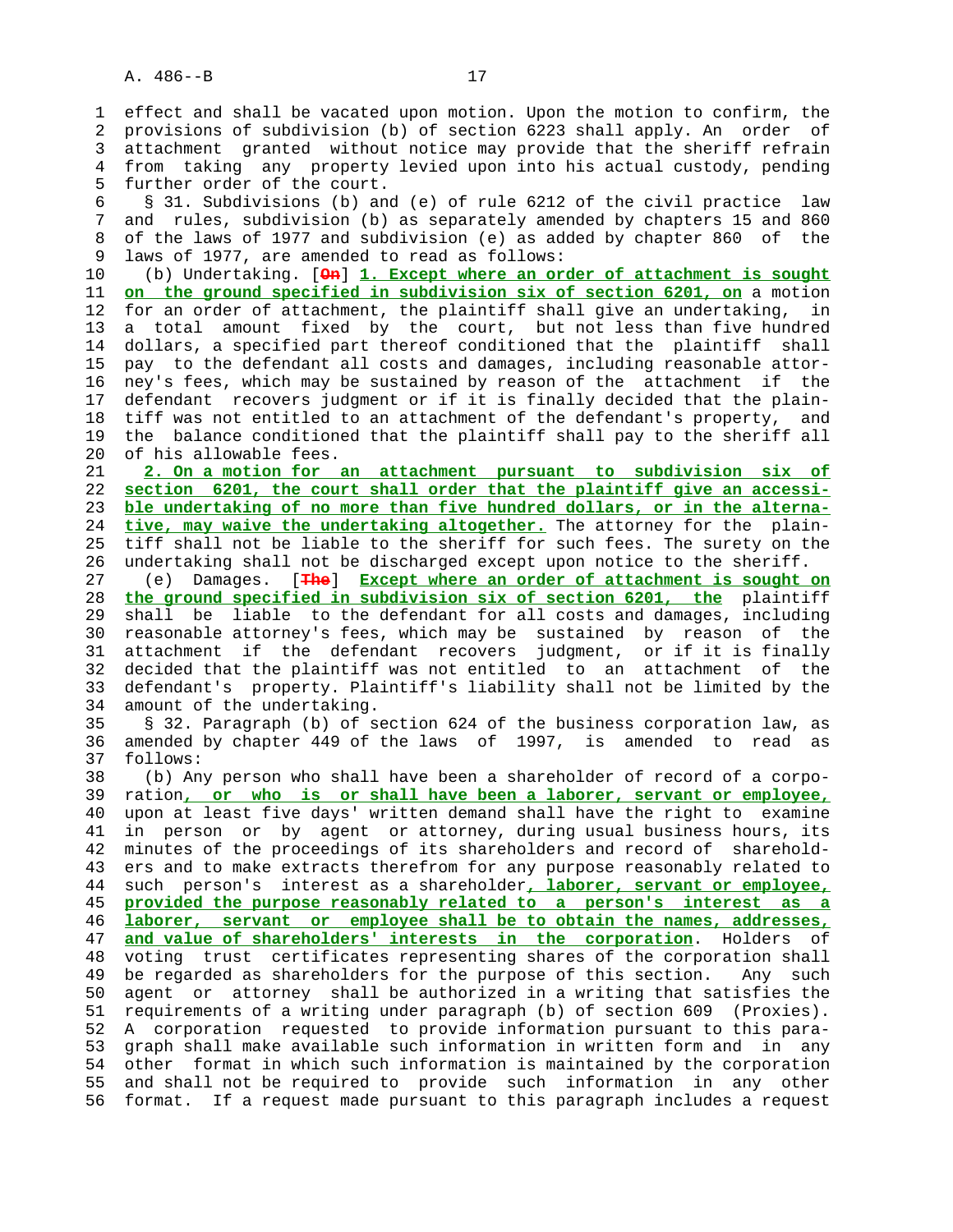1 to furnish information regarding beneficial owners, the corporation 2 shall make available such information in its possession regarding bene- 3 ficial owners as is provided to the corporation by a registered broker 4 or dealer or a bank, association or other entity that exercises fiduci- 5 ary powers in connection with the forwarding of information to such 6 owners. The corporation shall not be required to obtain information 7 about beneficial owners not in its possession.

 8 § 33. Section 630 of the business corporation law, paragraph (a) as amended by chapter 5 of the laws of 2016, paragraph (c) as amended by 10 chapter 746 of the laws of 1963, is amended to read as follows:

 11 § 630. Liability of shareholders for wages due to laborers, servants or 12 employees.

 13 (a) The ten largest shareholders, as determined by the fair value of 14 their beneficial interest as of the beginning of the period during which 15 the unpaid services referred to in this section are performed, of every 16 domestic corporation or of any foreign corporation, when the unpaid 17 services were performed in the state, no shares of which are listed on a 18 national securities exchange or regularly quoted in an over-the-counter 19 market by one or more members of a national or an affiliated securities 20 association, shall jointly and severally be personally liable for all 21 debts, wages or salaries due and owing to any of its laborers, servants 22 or employees other than contractors, for services performed by them for 23 such corporation. [**Before such laborer, servant or employee shall charge** 24 **such shareholder for such services, he shall give notice in writing to** 25 **such shareholder that he intends to hold him liable under this section.** 26 **Such notice shall be given within one hundred and eighty days after** 27 **termination of such services, except that if, within such period, the** 28 **laborer, servant or employee demands an examination of the record of** 29 **shareholders under paragraph (b) of section 624 (Books and records;** 30 **right of inspection, prima facie evidence) of this article, such notice** 31 **may be given within sixty days after he has been given the opportunity** 32 **to examine the record of shareholders. An action to enforce such liabil-** 33 **ity shall be commenced within ninety days after the return of an** 34 **execution unsatisfied against the corporation upon a judgment recovered** 35 **against it for such services.**] The provisions of this paragraph shall 36 not apply to an investment company registered as such under an act of

37 congress entitled "Investment Company Act of 1940."

 38 (b) For the purposes of this section, wages or salaries shall mean all 39 compensation and benefits payable by an employer to or for the account 40 of the employee for personal services rendered by such employee **includ-** 41 **ing any concomitant liquidated damages, penalties, interest, attorney's** 42 **fees or costs**. These shall specifically include but not be limited to 43 salaries, overtime, vacation, holiday and severance pay; employer 44 contributions to or payments of insurance or welfare benefits; employer 45 contributions to pension or annuity funds; and any other moneys properly 46 due or payable for services rendered by such employee.

 47 (c) A shareholder who has paid more than his pro rata share under this 48 section shall be entitled to contribution pro rata from the other share- 49 holders liable under this section with respect to the excess so paid, 50 over and above his pro rata share, and may sue them jointly or severally 51 or any number of them to recover the amount due from them. Such recov- 52 ery may be had in a separate action. As used in this paragraph, "pro 53 rata" means in proportion to beneficial share interest. Before a share- 54 holder may claim contribution from other shareholders under this para- 55 graph, he shall[**, unless they have been given notice by a laborer, serv-** 56 **ant or employee under paragraph (a),** give them notice in writing that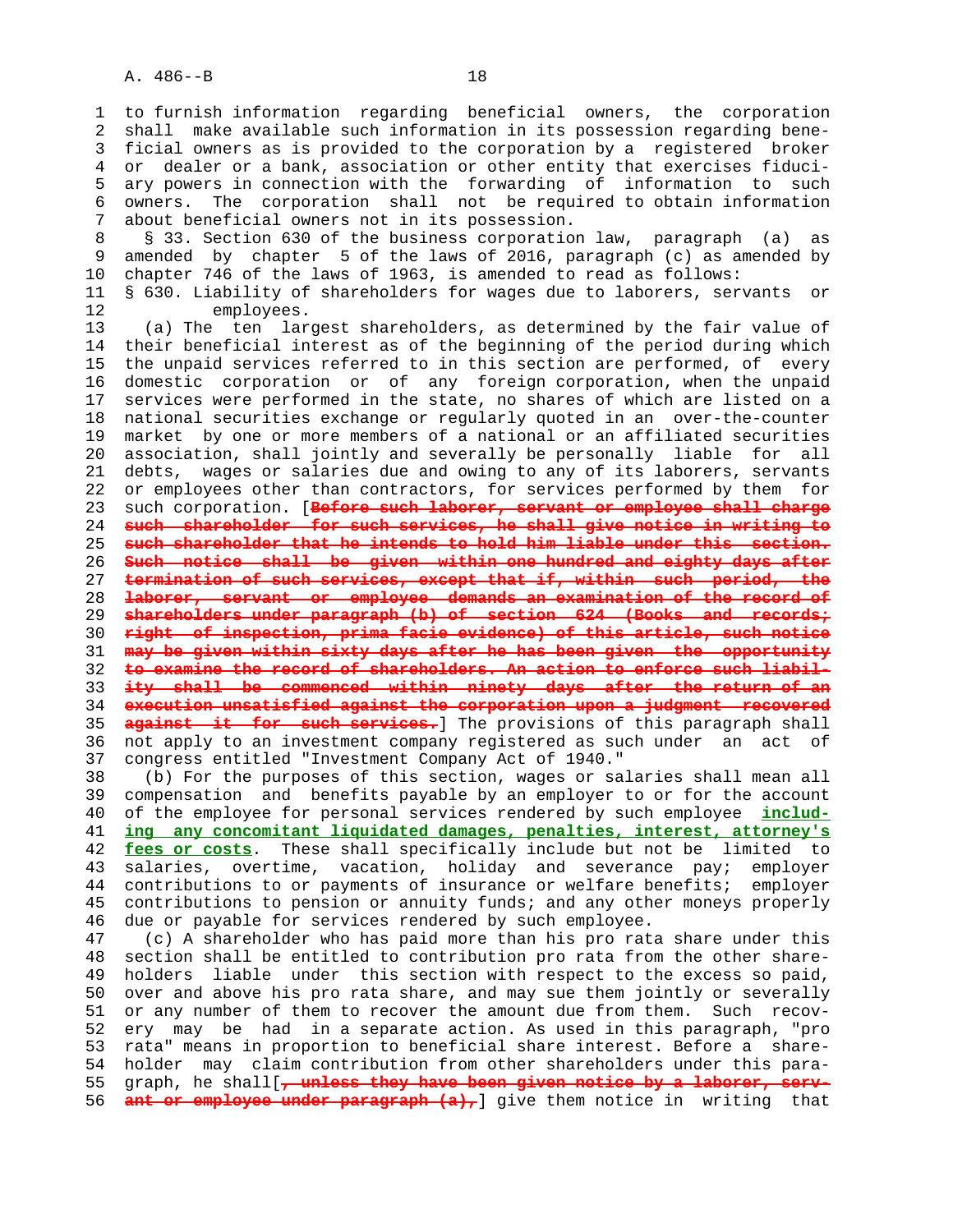1 he intends to hold them so liable to him. Such notice shall be given by

 2 him within twenty days after the date that [**notice was given to him by**] 3 **he became aware that** a laborer, servant or employee **may seek to hold him** 4 **liable** under paragraph (a).

 5 § 34. Subdivision (c) of section 609 of the limited liability company 6 law, as added by chapter 537 of the laws of 2014, is amended to read as 7 follows:

8 (c) Notwithstanding the provisions of subdivisions (a) and (b) of this<br>9 section, the ten members with the largest percentage ownership interest, section, the ten members with the largest percentage ownership interest, 10 as determined as of the beginning of the period during which the unpaid 11 services referred to in this section are performed, of every limited 12 liability company, shall jointly and severally be personally liable for 13 all debts, wages or salaries due and owing to any of its laborers, serv- 14 ants or employees, for services performed by them for such limited 15 liability company. [**Before such laborer, servant or employee shall** 16 **charge such member for such services, he or she shall give notice in** 17 **writing to such member that he or she intends to hold such member liable** 18 **under this section. Such notice shall be given within one hundred eighty** 19 **days after termination of such services. An action to enforce such** 20 **liability shall be commenced within ninety days after the return of an** 21 **execution unsatisfied against the limited liability company upon a judg-** 22 **ment recovered against it for such services.**] A member who has paid more 23 than his or her pro rata share under this section shall be entitled to 24 contribution pro rata from the other members liable under this section 25 with respect to the excess so paid, over and above his or her pro rata 26 share, and may sue them jointly or severally or any number of them to 27 recover the amount due from them. Such recovery may be had in a separate 28 action. As used in this subdivision, "pro rata" means in proportion to 29 percentage ownership interest. Before a member may claim contribution 30 from other members under this section, he or she shall give them notice 31 in writing that he or she intends to hold them so liable to him or her. 32 § 35. Section 1102 of the limited liability company law is amended by 33 adding a new subdivision (e) to read as follows:

**(e) Any person who is or shall have been a laborer, servant or employ- ee of a limited liability company, upon at least five days' written demand shall have the right to examine in person or by agent or attor- ney, during usual business hours, records described in paragraph two of subdivision (a) of this section throughout the period of time during which such laborer, servant or employee provided services to such compa- ny. A company requested to provide information pursuant to this para- graph shall make available such records in written form and in any other format in which such information is maintained by the company and shall not be required to provide such information in any other format. Upon refusal by the company or by an officer or agent of the company to permit an inspection of the records described in this paragraph, the person making the demand for inspection may apply to the supreme court in the judicial district where the office of the company is located, upon such notice as the court may direct, for an order directing the company, its members or managers to show cause why an order should not be granted permitting such inspection by the applicant. Upon the return day of the order to show cause, the court shall hear the parties summar- ily, by affidavit or otherwise, and if it appears that the applicant is qualified and entitled to such inspection, the court shall grant an order compelling such inspection and awarding such further relief as to the court may seem just and proper. If the applicant is found to be qualified and entitled to such inspection, the company shall pay all**